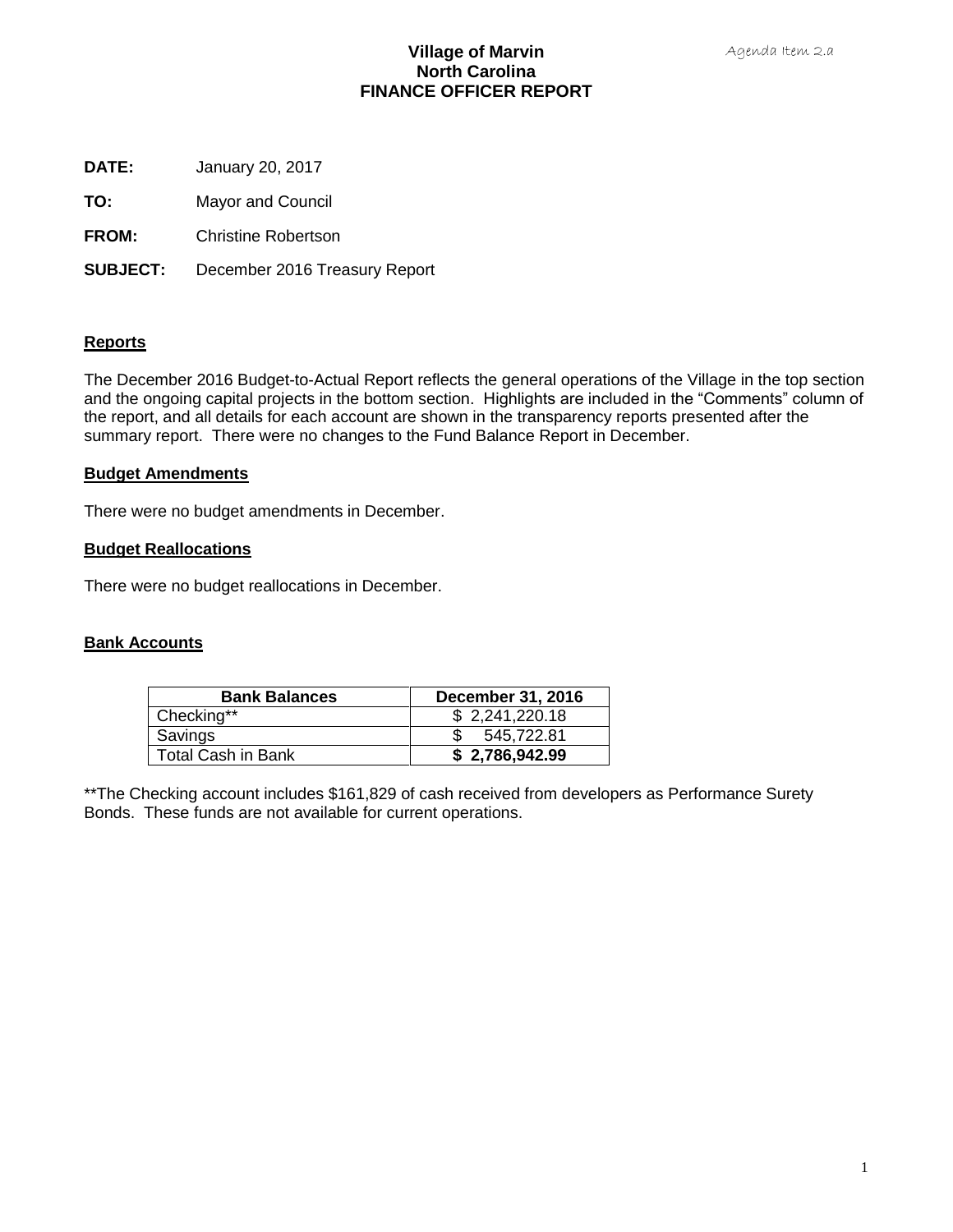|                                        |                 | Year to            |                |                            |      |                                                          |
|----------------------------------------|-----------------|--------------------|----------------|----------------------------|------|----------------------------------------------------------|
|                                        | <b>Actual</b>   | <b>Date Actual</b> | <b>Total</b>   |                            |      |                                                          |
|                                        | <b>December</b> | thru Dec           | Annual         | <b>YTD Over</b>            |      | <b>Comments - See Transparency Report for Details</b>    |
|                                        | 2016            | 2016               | <b>Budget</b>  | (Under) Budget % of Budget |      | of Current Month                                         |
| <b>Revenues</b>                        |                 |                    |                |                            |      |                                                          |
| 3001 · Ad Valorem                      | 86.642<br>\$    | 454,828            | 511,000        | (56, 172)                  | 89%  | Tax bills were mailed in August, due January 2017        |
| 3200 · Motor Vehicle Tax               | 3,312           | 24,335             | 41,725         | (17, 390)                  | 58%  | Collected monthly                                        |
| 3300 · Sales & Use Tax                 | 13.787          | 81.059             | 150,000        | (68, 941)                  | 54%  | Collected monthly                                        |
| 3400 · Alcoholic Beverage Tax          | $\overline{a}$  | $\sim$             | 28,760         | (28, 760)                  | 0%   | Collected in May 2017                                    |
| 3500 · Utilities Sales Tax             | 85,721          | 157,873            | 260,000        | (102, 127)                 | 61%  | Collected quarterly                                      |
|                                        |                 |                    |                |                            |      | Expect \$34,500 January (Broadmoor), and \$16,000 in     |
| $3600 \cdot$ Zoning                    | 1,185           | 14,747             | 59,066         | (44, 319)                  | 25%  | Spring 2017 (Barcroft)                                   |
| 3700 · Interest & Misc. Revenues       | 1,006           | 1,965              | 755            | 1,210                      | 260% |                                                          |
| 3800 · Powell Bill Allocation          | 66,205          | 132,410            | 120,670        | 11,740                     | 110% | Collected in September and December                      |
| 3850 · Fee in Lieu for Green Space     | $\Box$          | $\Box$             | 20,000         | (20,000)                   | 0%   | Final plat for Broadmoor - expected Spring 2017          |
| <b>Total Revenues</b>                  | 257.858         | 867.217            | 1.191.976      | (324, 759)                 | 73%  |                                                          |
| <b>Expenditures</b>                    |                 |                    |                |                            |      |                                                          |
| 4000 · Community Outreach              | 892             | 4.947              | 11,200         | (6, 253)                   | 44%  | Tree lighting ceremony held in December                  |
| 4100 · Dues & Subscriptions            | $\blacksquare$  | 9,979              | 12,578         | (2,599)                    | 79%  |                                                          |
| 4200 · Elections                       | $\sim$          | $\blacksquare$     |                | $\Omega$                   | 0%   |                                                          |
| 4300 · Furnishings & Equipment         |                 | 536                | 14,500         | (13,964)                   | 4%   |                                                          |
| 4400 Gifts                             | 72              | 72                 | 500            | (428)                      | 14%  |                                                          |
| 4500 · Insurance and Bonds             | (728)           | 11,409             | 12,143         | (734)                      | 94%  | Workers Comp audit refund                                |
| 4600 · Maintenance and Repair          |                 | $\mathbf{r}$       | 228,950        |                            | 0%   |                                                          |
| 4700 · Occupancy                       | 1,572           | 9.689              | 22,655         | (228, 950)<br>(12.966)     | 43%  | Includes \$225K for repaving                             |
| 4800 · Office Expenditures             | 1,113           | 11,917             | 22,500         | (10, 583)                  | 53%  |                                                          |
|                                        |                 |                    |                |                            |      | 26 hours attorney time in December; and includes Oct     |
| 5000 · Professional Services           | 12,550          | 35,340             | 73,500         | (38, 160)                  | 48%  | thru Dec time for planning project                       |
| 5100 - Prospective Acquisitions Costs  | $\sim$          | $\sim$             | 92,400         | (92, 400)                  | 0%   |                                                          |
| 5500 · Public Safety                   | 1.950           | 52,659             | 112,667        | (60,008)                   | 47%  | Morning traffic control                                  |
| 6000 · Salaries & Related Expenditures | 18,259          | 116,618            | 239,274        | (122, 656)                 | 49%  |                                                          |
| 6050 · Stipends                        | 2,150           | 13,575             | 35,550         | (21, 975)                  | 38%  |                                                          |
| 6400 · Training & Travel               |                 | 31                 | 8,300          | (8, 269)                   | 0%   |                                                          |
|                                        |                 |                    |                |                            |      | We are watching zoning expenses as we move into the      |
| 6500 · Zoning Expenditures             | 4,634           | 39,446             | 64,469         | (25, 023)                  | 61%  | second half of the fiscal year                           |
| 6600 · Debt Service                    | 9,231           | 55,688             | 110,651        | (54, 963)                  | 50%  |                                                          |
| 6700 · Park Operations                 | 4,322           | 22.587             | 76.424         | (53, 837)                  | 30%  |                                                          |
| 6900 · Contingency                     |                 |                    | 53.715         | (53, 715)                  | 0%   |                                                          |
| <b>Total Expenditures</b>              | 56,017          | 384,493            | 1,191,976      | (807, 483)                 | 32%  |                                                          |
|                                        |                 |                    |                |                            |      |                                                          |
|                                        |                 |                    |                |                            |      |                                                          |
| Net Revenue Over/Under Expenditures    | \$201,841       |                    | $\blacksquare$ | \$<br>482.724              |      |                                                          |
|                                        |                 |                    |                |                            |      |                                                          |
| <b>Captial Projects</b>                |                 |                    |                |                            |      |                                                          |
|                                        |                 |                    |                |                            |      | Village Hall, Loop Extension, Tullamore Trail & Parking, |
| 3900 Fund Balance Appropriated         |                 | 1,102,425          | 1,102,425      | $\overline{\phantom{a}}$   | 100% | <b>Farmers' Market</b>                                   |
| 90000 Cumulative Expenses              | (3, 465)        | (32, 193)          | (1, 102, 425)  | 1,070,232                  | 3%   |                                                          |
|                                        |                 |                    |                |                            |      |                                                          |
| <b>Net Balance Left to Spend</b>       | (3, 465)        | 1,070,232          | $\blacksquare$ | 1,070,232                  | 100% |                                                          |
|                                        |                 |                    |                |                            |      |                                                          |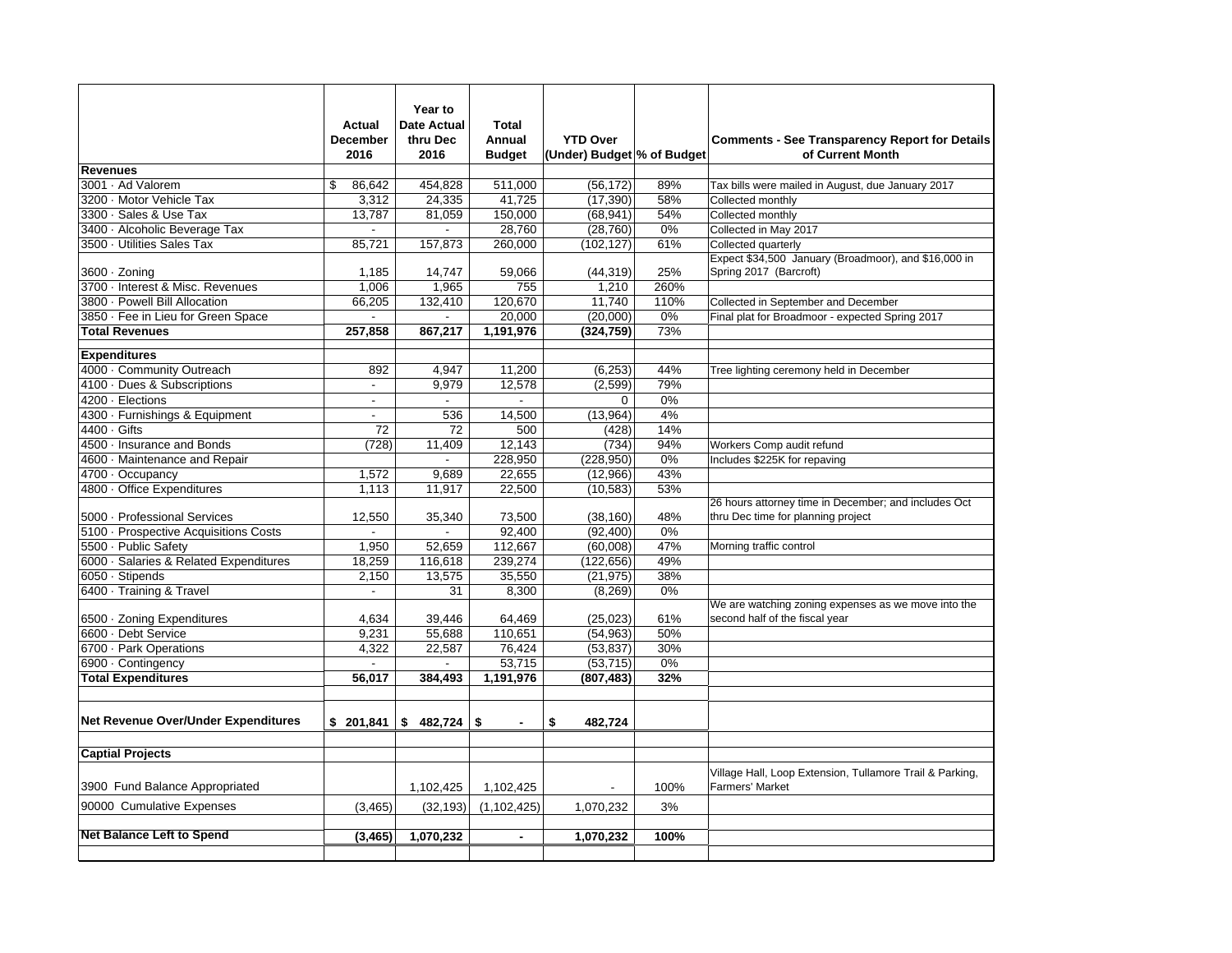# 5:40 PM Village of Marvin General Fund 01/12/17 Contract Contract Contract Contract Transparency Report Revenue

| <b>Type</b>                                                                 | <b>Date</b>                                                                                    |                                                                                        | Memo |                                                                                                                                                 | <b>Class</b><br><b>Amount</b> |                                                                      |
|-----------------------------------------------------------------------------|------------------------------------------------------------------------------------------------|----------------------------------------------------------------------------------------|------|-------------------------------------------------------------------------------------------------------------------------------------------------|-------------------------------|----------------------------------------------------------------------|
| 3001 · Ad Valorem                                                           |                                                                                                |                                                                                        |      |                                                                                                                                                 |                               |                                                                      |
|                                                                             | 3005 · Current Year Taxes                                                                      |                                                                                        |      |                                                                                                                                                 |                               |                                                                      |
| Deposit<br>Deposit<br>Deposit<br>Deposit<br>Deposit<br>Deposit              | 12/01/2016<br>12/05/2016<br>12/07/2016<br>12/08/2016<br>12/12/2016<br>12/14/2016               | Deposit<br>Deposit<br>Deposit<br>Deposit<br>Deposit<br>Deposit                         |      | General Fund: VOM<br>General Fund: VOM<br>General Fund: VOM<br>General Fund: VOM<br>General Fund: VOM<br>General Fund: VOM                      |                               | 3,892.81<br>3,611.09<br>1,753.50<br>2,185.12<br>7,061.29<br>1,098.62 |
| Deposit<br>Deposit<br>Deposit<br>Deposit<br>Deposit<br>Deposit<br>General J | 12/19/2016<br>12/21/2016<br>12/22/2016<br>12/28/2016<br>12/29/2016<br>12/29/2016<br>12/31/2016 | Deposit<br>Deposit<br>Deposit<br>Deposit<br>Deposit<br>Deposit<br>Dec 2016 CC receipts |      | General Fund: VOM<br>General Fund: VOM<br>General Fund: VOM<br>General Fund: VOM<br>General Fund: VOM<br>General Fund: VOM<br>General Fund: VOM | 18,227.40<br>28,628.62        | 5,403.05<br>6,872.20<br>8.97<br>6,235.43<br>1,663.65                 |
|                                                                             | Total 3005 · Current Year Taxes                                                                |                                                                                        |      |                                                                                                                                                 | 86,641.75                     |                                                                      |
|                                                                             | Total 3001 · Ad Valorem                                                                        |                                                                                        |      |                                                                                                                                                 | 86,641.75                     |                                                                      |
| Deposit                                                                     | 3200 · Motor Vehicle Tax<br>3201 Collection and Distrib Fee<br>12/19/2016                      | NCVTS Nov 2016                                                                         |      | General Fund: VOM                                                                                                                               |                               | 0.00                                                                 |
|                                                                             | Total 3201 · Collection and Distrib Fee                                                        |                                                                                        |      |                                                                                                                                                 |                               | 0.00                                                                 |
| Deposit<br>Deposit                                                          | 3200 · Motor Vehicle Tax - Other<br>12/19/2016<br>12/19/2016                                   | NCVTS Nov 2016<br>Refunds NCVTS Oct 2016                                               |      | General Fund: VOM<br>General Fund: VOM                                                                                                          |                               | 3,320.51<br>$-8.31$                                                  |
|                                                                             | Total 3200 Motor Vehicle Tax - Other                                                           |                                                                                        |      |                                                                                                                                                 |                               | 3,312.20                                                             |
|                                                                             | Total 3200 · Motor Vehicle Tax                                                                 |                                                                                        |      |                                                                                                                                                 |                               | 3,312.20                                                             |
| Deposit                                                                     | 3300 · Sales & Use Tax<br>12/15/2016                                                           | Oct 2016 Sales & Use tax                                                               |      | General Fund: VOM                                                                                                                               | 13,786.88                     |                                                                      |
|                                                                             | Total 3300 $\cdot$ Sales & Use Tax                                                             |                                                                                        |      |                                                                                                                                                 | 13,786.88                     |                                                                      |
| Deposit                                                                     | 3500 · Utilities Sales Tax<br>12/15/2016                                                       | Quarter ended Sept 2016                                                                |      | General Fund: VOM                                                                                                                               | 85,720.85                     |                                                                      |
|                                                                             | Total 3500 · Utilities Sales Tax                                                               |                                                                                        |      |                                                                                                                                                 | 85,720.85                     |                                                                      |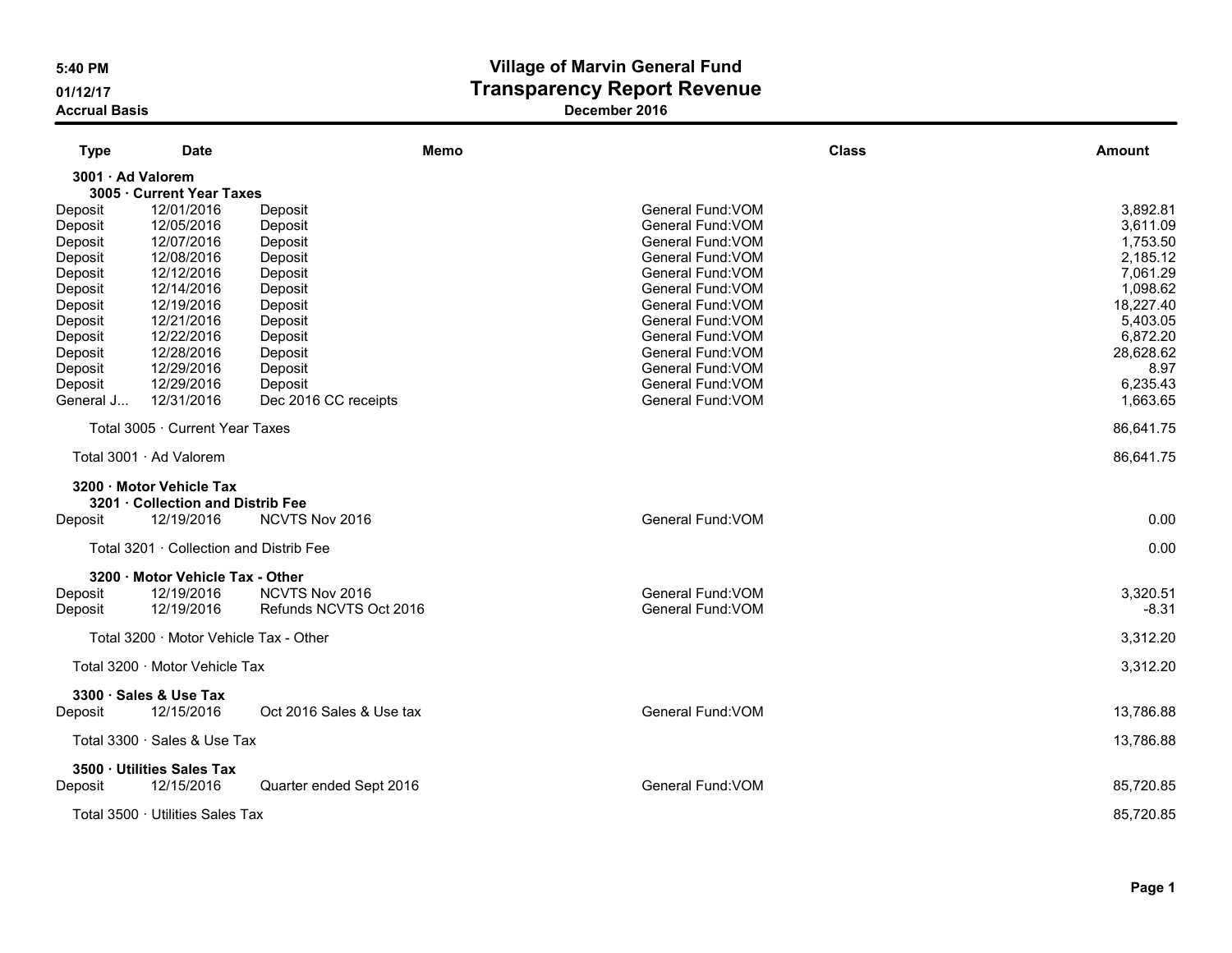# 5:40 PM Village of Marvin General Fund 01/12/17 Contract Contract Contract Contract Transparency Report Revenue

| <b>Type</b>         | <b>Date</b>                            | Memo                                             | <b>Class</b>                                       | Amount   |
|---------------------|----------------------------------------|--------------------------------------------------|----------------------------------------------------|----------|
| 3600 · Zoning       |                                        |                                                  |                                                    |          |
|                     | 3602 · Permits                         |                                                  |                                                    |          |
| Deposit             | 12/05/2016                             | The Preserve 16-11682;                           | General Fund:Developers:Toll Brothers:The Preserve | 50.00    |
| Deposit             | 12/05/2016                             | 16-11807                                         | General Fund: VOM                                  | 25.00    |
| Deposit             | 12/07/2016                             | Preserve; 16-11670                               | General Fund:Developers:Toll Brothers:The Preserve | 50.00    |
| Deposit             | 12/07/2016                             | Courtyards; 16-11714, 11702, 11706, 11707, 11708 | General Fund:Developers:Epcon:Courtyards at Marvin | 250.00   |
| Deposit             | 12/07/2016                             | Amber Meadows: 16-11752                          | General Fund:Developers:Pulte:Amber Meadows        | 50.00    |
| Deposit             | 12/07/2016                             | Tullamore; 16-11742, 11743, 11734                | General Fund: Developers: Pulte: Tullamore         | 150.00   |
| Deposit             | 12/07/2016                             | 16-11809 & 16-11811                              | General Fund: VOM                                  | 50.00    |
| Deposit             | 12/08/2016                             | Courtyards; 16-11810                             | General Fund:Developers:Epcon:Courtyards at Marvin | 50.00    |
| Deposit             | 12/12/2016                             | Courtyards; 16-11813, 11814                      | General Fund:Developers:Epcon:Courtyards at Marvin | 100.00   |
| Deposit             | 12/14/2016                             | Preserve; 16-11815, 11816, 11817                 | General Fund:Developers:Toll Brothers:The Preserve | 150.00   |
| Deposit             | 12/21/2016                             | 16-11731 Tullamore                               | General Fund:Developers:Pulte:Tullamore            | 50.00    |
| Deposit             | 12/21/2016                             | 16-11820 Amber Meadows                           | General Fund:Developers:Pulte:Amber Meadows        | 50.00    |
| Deposit             | 12/28/2016                             | 16-11821 Amber Meadows                           | General Fund: Developers: Pulte: Amber Meadows     | 50.00    |
| Deposit             | 12/29/2016                             | 16-11808                                         | General Fund: VOM                                  | 25.00    |
| General J           | 12/31/2016                             | Dec 2016 CC receipts                             | General Fund: VOM                                  | 85.00    |
|                     | Total $3602 \cdot$ Permits             |                                                  |                                                    | 1,185.00 |
| Total 3600 · Zoning |                                        |                                                  |                                                    | 1,185.00 |
|                     | 3700 · Interest & Misc. Revenues       |                                                  |                                                    |          |
|                     | 3703 · Security Alarm Violations       |                                                  |                                                    |          |
| Deposit             | 12/29/2016                             | Firethorne                                       | General Fund: VOM                                  | 300.00   |
|                     | Total 3703 · Security Alarm Violations |                                                  |                                                    | 300.00   |
|                     | 3704 · Interest Income - Savings       |                                                  |                                                    |          |
| Deposit             | 12/30/2016                             | monthly interest                                 | General Fund: VOM                                  | 23.10    |
|                     | Total 3704 · Interest Income - Savings |                                                  |                                                    | 23.10    |
|                     | 3705 · Interest Income Checking Acct   |                                                  |                                                    |          |
| Deposit             | 12/12/2016                             | monthly interest                                 | General Fund: VOM                                  | 37.53    |
|                     |                                        | Total 3705 · Interest Income Checking Acct       |                                                    | 37.53    |
|                     |                                        | 3706 · Late Fee/Penalty Delinquent Tax           |                                                    |          |
| Deposit             | 12/19/2016                             | Anderson (2015)                                  | General Fund: VOM                                  | 1.46     |
|                     |                                        | Total 3706 · Late Fee/Penalty Delinquent Tax     |                                                    | 1.46     |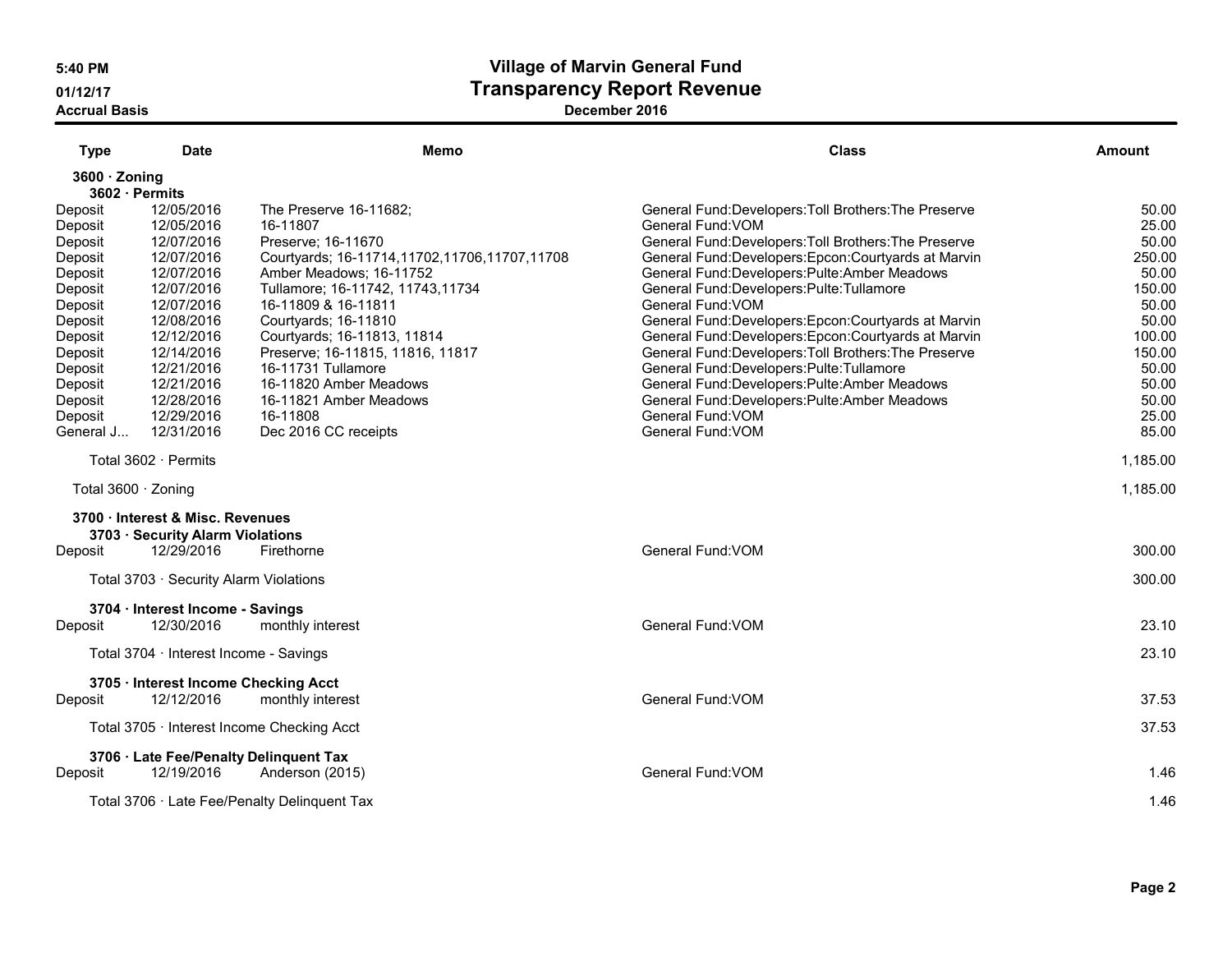# 5:40 PM Village of Marvin General Fund 01/12/17 Contract Contract Contract Contract Transparency Report Revenue

| Type         | <b>Date</b>                                     | Memo                            | <b>Class</b>              | Amount     |
|--------------|-------------------------------------------------|---------------------------------|---------------------------|------------|
| Deposit      | 3707 · Tax Deliquency Advertising<br>12/19/2016 | Anderson (2015)                 | General Fund: VOM         | 13.93      |
|              | Total 3707 Tax Deliquency Advertising           |                                 |                           | 13.93      |
| General J    | 3708 · Miscellaneous Revenue<br>12/16/2016      | Redemption of CC rewards points | General Fund: VOM         | 630.00     |
|              | Total 3708 · Miscellaneous Revenue              |                                 |                           | 630.00     |
|              | Total 3700 · Interest & Misc. Revenues          |                                 |                           | 1,006.02   |
| Deposit      | 3800 · Powell Bill Allocation<br>12/28/2016     | 2nd allocation                  | General Fund: Powell Bill | 66,205.21  |
|              | Total 3800 · Powell Bill Allocation             |                                 |                           | 66,205.21  |
| <b>TOTAL</b> |                                                 |                                 |                           | 257,857.91 |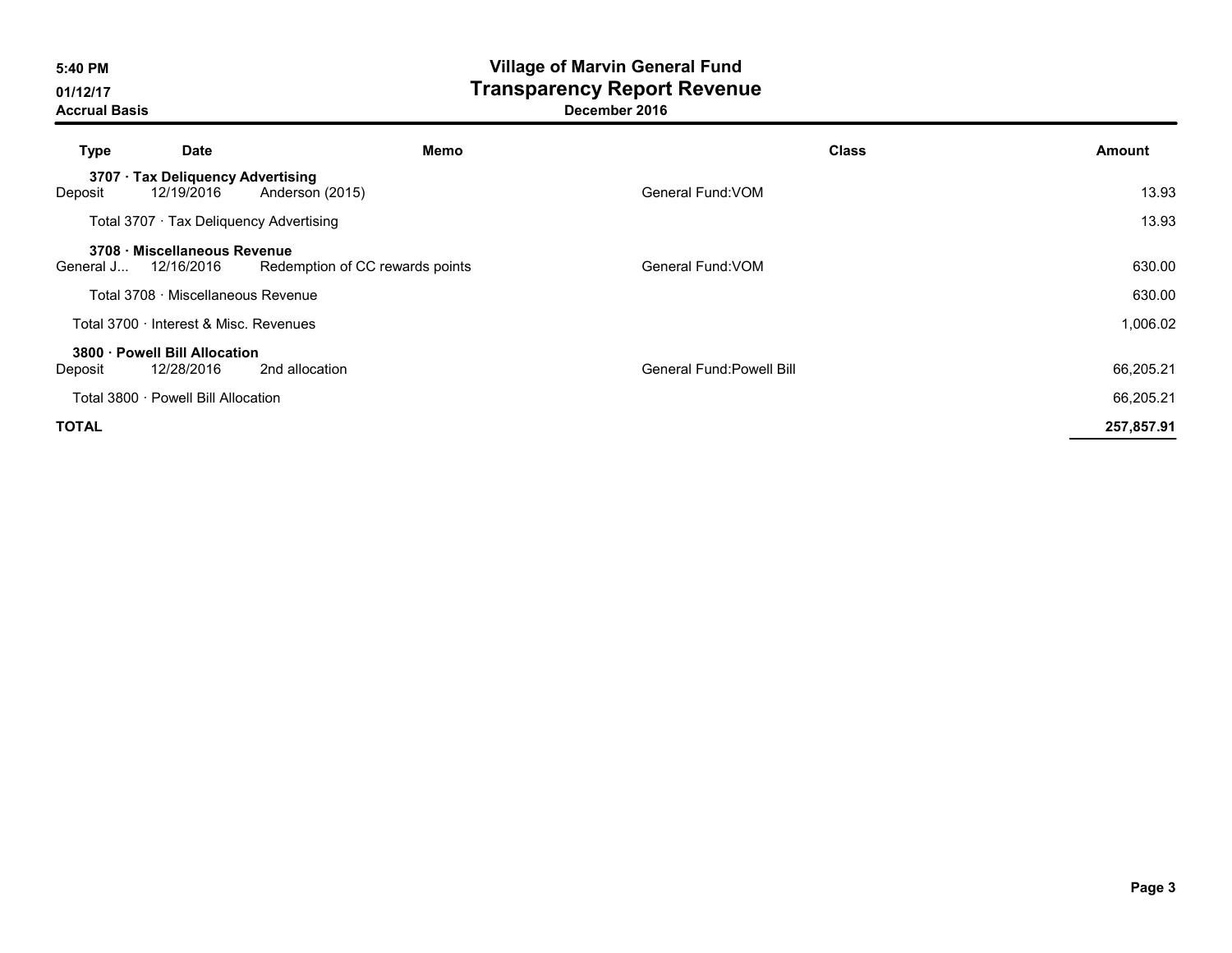### 01/20/17 Transparency Report Expenditures

| Date<br>Type                                                                                                                                                                                                                                      | Name                                                                                                                                                                                          | Memo                                                                                                                                                                                                            | Class                                                                                                                                                             | Amount                                                               |
|---------------------------------------------------------------------------------------------------------------------------------------------------------------------------------------------------------------------------------------------------|-----------------------------------------------------------------------------------------------------------------------------------------------------------------------------------------------|-----------------------------------------------------------------------------------------------------------------------------------------------------------------------------------------------------------------|-------------------------------------------------------------------------------------------------------------------------------------------------------------------|----------------------------------------------------------------------|
| 4000 · Community Outreach                                                                                                                                                                                                                         |                                                                                                                                                                                               |                                                                                                                                                                                                                 |                                                                                                                                                                   |                                                                      |
| 4001 Community Events<br>4001c · Tree Lighting<br>12/02/2016<br>Check<br>Bill<br>12/02/2016<br>Credit Car 12/08/2016<br>Credit Car 12/08/2016<br>Credit Car 12/08/2016<br>Credit Car 12/08/2016<br>Credit Car 12/09/2016<br>Credit Car 12/10/2016 | Marvin Ridge Band Boosters<br>Northern Lights Display, LLC<br>Lowes Home Improvement<br>Lowes Home Improvement<br>Lowes Home Improvement<br>Stacks Kitchen<br>BJ's Warehouse<br>Harris Teeter | Donation for band caroling<br>Green and multi-color holiday lights<br>craft supplies<br>storage bins for holiday decorations<br>holiday lights<br>gift for Santa volunteer<br>cups for hot chocolate<br>Cookies | General Fund: VOM<br>General Fund: VOM<br>General Fund: VOM<br>General Fund:VOM<br>General Fund:VOM<br>General Fund: VOM<br>General Fund: VOM<br>General Fund:VOM | 50.00<br>416.54<br>7.48<br>79.92<br>9.70<br>30.00<br>33.96<br>159.60 |
| General J 12/31/2016<br>General J 12/31/2016                                                                                                                                                                                                      |                                                                                                                                                                                               | Milk for hot chocolate for tree lighting<br>Hot chocoloate mix for tree lighting                                                                                                                                | General Fund:VOM<br>General Fund: VOM                                                                                                                             | 15.24<br>14.98                                                       |
| Total 4001c · Tree Lighting                                                                                                                                                                                                                       |                                                                                                                                                                                               |                                                                                                                                                                                                                 |                                                                                                                                                                   | 817.42                                                               |
| Total 4001 · Community Events                                                                                                                                                                                                                     |                                                                                                                                                                                               |                                                                                                                                                                                                                 |                                                                                                                                                                   | 817.42                                                               |
| 4002 · Off Duty Deputy<br>General J 12/01/2016                                                                                                                                                                                                    |                                                                                                                                                                                               | Tree Lighting hours (4 pm till 7 pm)                                                                                                                                                                            | General Fund:VOM                                                                                                                                                  | 75.00                                                                |
| Total 4002 · Off Duty Deputy                                                                                                                                                                                                                      |                                                                                                                                                                                               |                                                                                                                                                                                                                 |                                                                                                                                                                   | 75.00                                                                |
| Total 4000 · Community Outreach                                                                                                                                                                                                                   |                                                                                                                                                                                               |                                                                                                                                                                                                                 |                                                                                                                                                                   | 892.42                                                               |
| 4400 · Gifts<br>4402 · Miscellaneous Gifts<br>Credit Car 12/20/2016                                                                                                                                                                               | 1800Flowers                                                                                                                                                                                   | Get Well flowers for Melody                                                                                                                                                                                     | General Fund:VOM                                                                                                                                                  | 71.99                                                                |
| Total 4402 · Miscellaneous Gifts                                                                                                                                                                                                                  |                                                                                                                                                                                               |                                                                                                                                                                                                                 |                                                                                                                                                                   | 71.99                                                                |
| Total 4400 · Gifts                                                                                                                                                                                                                                |                                                                                                                                                                                               |                                                                                                                                                                                                                 |                                                                                                                                                                   | 71.99                                                                |
| 4500 · Insurance and Bonds<br>4502 · Insurance - Worker's Comp<br>12/05/2016<br>Deposit                                                                                                                                                           |                                                                                                                                                                                               | Premium audit refund                                                                                                                                                                                            | General Fund:VOM                                                                                                                                                  | $-728.51$                                                            |
| Total 4502 · Insurance - Worker's Comp                                                                                                                                                                                                            |                                                                                                                                                                                               |                                                                                                                                                                                                                 |                                                                                                                                                                   | $-728.51$                                                            |
| Total 4500 · Insurance and Bonds<br>4700 · Occupancy                                                                                                                                                                                              |                                                                                                                                                                                               |                                                                                                                                                                                                                 |                                                                                                                                                                   | $-728.51$                                                            |
| 4702 · Occupancy - Electricity<br>12/16/2016<br>Bill<br>Total 4702 · Occupancy - Electricity                                                                                                                                                      | Union Power Cooperative                                                                                                                                                                       | 5369518001 Village Hall                                                                                                                                                                                         | General Fund:VOM                                                                                                                                                  | 101.45<br>101.45                                                     |
| 4703 Occupancy - Fellowship Hall Use                                                                                                                                                                                                              |                                                                                                                                                                                               |                                                                                                                                                                                                                 |                                                                                                                                                                   |                                                                      |
| Bill<br>12/30/2016                                                                                                                                                                                                                                | Banks Presbyterian Church                                                                                                                                                                     | Fellowship Hall Use - 10/27, 11/1, 12/13                                                                                                                                                                        | General Fund: VOM                                                                                                                                                 | 75.00                                                                |
| Total 4703 · Occupancy - Fellowship Hall Use<br>4704 · Occupancy - Gas heat                                                                                                                                                                       |                                                                                                                                                                                               |                                                                                                                                                                                                                 |                                                                                                                                                                   | 75.00                                                                |
| 12/16/2016<br>Bill                                                                                                                                                                                                                                | <b>Piedmont Natural Gas</b>                                                                                                                                                                   | Heating Bill VH                                                                                                                                                                                                 | General Fund: VOM                                                                                                                                                 | 86.35                                                                |
| Total 4704 · Occupancy - Gas heat                                                                                                                                                                                                                 |                                                                                                                                                                                               |                                                                                                                                                                                                                 |                                                                                                                                                                   | 86.35                                                                |
| 4705 · Occupancy - Lawn Service<br>Bill<br>12/27/2016                                                                                                                                                                                             | The Long Group, LLC                                                                                                                                                                           | Lawn service at Village Hall                                                                                                                                                                                    | General Fund:VOM                                                                                                                                                  | 188.00                                                               |
| Total 4705 · Occupancy - Lawn Service                                                                                                                                                                                                             |                                                                                                                                                                                               |                                                                                                                                                                                                                 |                                                                                                                                                                   | 188.00                                                               |
| 4708 · Occupancy - Office Cleaning<br>Bill<br>12/29/2016                                                                                                                                                                                          | Maid Brigade-Charlotte NC                                                                                                                                                                     | Office cleaning Dec 2016                                                                                                                                                                                        | General Fund: VOM                                                                                                                                                 | 206.00                                                               |
| Total 4708 · Occupancy - Office Cleaning                                                                                                                                                                                                          |                                                                                                                                                                                               |                                                                                                                                                                                                                 |                                                                                                                                                                   | 206.00                                                               |
| 4710 · Occupancy - Town Hall Rent<br>Check<br>12/02/2016                                                                                                                                                                                          | T.R. Lawing Realty. Inc.                                                                                                                                                                      | monthly rent on town hall                                                                                                                                                                                       | General Fund: VOM                                                                                                                                                 | 915.00                                                               |
| Total 4710 · Occupancy - Town Hall Rent                                                                                                                                                                                                           |                                                                                                                                                                                               |                                                                                                                                                                                                                 |                                                                                                                                                                   | 915.00                                                               |
| Total 4700 · Occupancy                                                                                                                                                                                                                            |                                                                                                                                                                                               |                                                                                                                                                                                                                 |                                                                                                                                                                   | 1,571.80                                                             |
| 4800 · Office Expenditures<br>4803 · Office Exp - Bank Fees                                                                                                                                                                                       |                                                                                                                                                                                               |                                                                                                                                                                                                                 | General Fund: VOM                                                                                                                                                 |                                                                      |
| Credit Car 12/08/2016<br>Check<br>12/31/2016                                                                                                                                                                                                      | BofA Business Card<br><b>Heartland Payment Systems</b>                                                                                                                                        | Expedited card fee<br>monthly CC fees                                                                                                                                                                           | General Fund: VOM                                                                                                                                                 | 15.00<br>45.00                                                       |
| Total 4803 · Office Exp - Bank Fees                                                                                                                                                                                                               |                                                                                                                                                                                               |                                                                                                                                                                                                                 |                                                                                                                                                                   | 60.00                                                                |
| 4804 · Office Exp - Copier Rental<br>Bill<br>12/15/2016                                                                                                                                                                                           | RICOH USA, INC/Ikon Office Sol Monthly copier rental                                                                                                                                          |                                                                                                                                                                                                                 | General Fund:VOM                                                                                                                                                  | 183.99                                                               |
| Total 4804 · Office Exp - Copier Rental                                                                                                                                                                                                           |                                                                                                                                                                                               |                                                                                                                                                                                                                 |                                                                                                                                                                   | 183.99                                                               |
| 4805 · Office Exp - Meals<br>Credit Car 12/13/2016                                                                                                                                                                                                | Harris Teeter                                                                                                                                                                                 | Council meeting meal - 12/13/16                                                                                                                                                                                 | General Fund:VOM                                                                                                                                                  | 25.18                                                                |
| General J 12/31/2016<br>General J 12/31/2016                                                                                                                                                                                                      |                                                                                                                                                                                               | Napkins for Openshaw reception<br>Cookies & water for Openshaw reception                                                                                                                                        | General Fund:VOM<br>General Fund: VOM                                                                                                                             | 3.14<br>39.47                                                        |
| General J 12/31/2016<br>Total 4805 · Office Exp - Meals                                                                                                                                                                                           |                                                                                                                                                                                               | Flowers for Openshaw reception                                                                                                                                                                                  | General Fund:VOM                                                                                                                                                  | 11.97<br>79.76                                                       |
| 4806 · Office Exp - Mileage                                                                                                                                                                                                                       |                                                                                                                                                                                               |                                                                                                                                                                                                                 |                                                                                                                                                                   |                                                                      |
| General J 12/31/2016<br>General J 12/31/2016                                                                                                                                                                                                      |                                                                                                                                                                                               | December 2016 errands - Nancy S<br>December 2016 errands - Melody G                                                                                                                                             | General Fund:VOM<br>General Fund:VOM                                                                                                                              | 9.72<br>69.12                                                        |
| Total 4806 · Office Exp - Mileage                                                                                                                                                                                                                 |                                                                                                                                                                                               |                                                                                                                                                                                                                 |                                                                                                                                                                   | 78.84                                                                |
| 4807 · Office Exp - Per Copy Costs<br>Bill<br>12/01/2016                                                                                                                                                                                          | RICOH USA, INC (Per Copy Cost)                                                                                                                                                                | Base Dec 2016 Actual Color Nov 2016                                                                                                                                                                             | General Fund:VOM                                                                                                                                                  | 99.64                                                                |
| Total 4807 · Office Exp - Per Copy Costs                                                                                                                                                                                                          |                                                                                                                                                                                               |                                                                                                                                                                                                                 |                                                                                                                                                                   | 99.64                                                                |
| 4811 · Office Exp - Telephone/DSL<br>12/22/2016<br>Check                                                                                                                                                                                          | Windstream                                                                                                                                                                                    | Village Hall phone and internet                                                                                                                                                                                 | General Fund:VOM                                                                                                                                                  | 449.99                                                               |
| Total 4811 · Office Exp - Telephone/DSL                                                                                                                                                                                                           |                                                                                                                                                                                               |                                                                                                                                                                                                                 |                                                                                                                                                                   | 449.99                                                               |
| 4812 Office Exp - Website Host/Email                                                                                                                                                                                                              | Microsoft online                                                                                                                                                                              | Office 365 Enterprise E3 for Karen                                                                                                                                                                              | General Fund: VOM                                                                                                                                                 | 20.00                                                                |
| Credit Car 12/12/2016<br>Credit Car 12/13/2016<br>Credit Car 12/13/2016                                                                                                                                                                           | Microsoft online<br>Microsoft online                                                                                                                                                          | Sharepoint for Council, Clerk, Village Administrator, Finance Officer, Planning Board Chair<br>Email for planning board members and tax collector                                                               | General Fund:VOM<br>General Fund:VOM                                                                                                                              | 54.00<br>14.00                                                       |
| Total 4812 · Office Exp - Website Host/Email                                                                                                                                                                                                      |                                                                                                                                                                                               |                                                                                                                                                                                                                 |                                                                                                                                                                   | 88.00                                                                |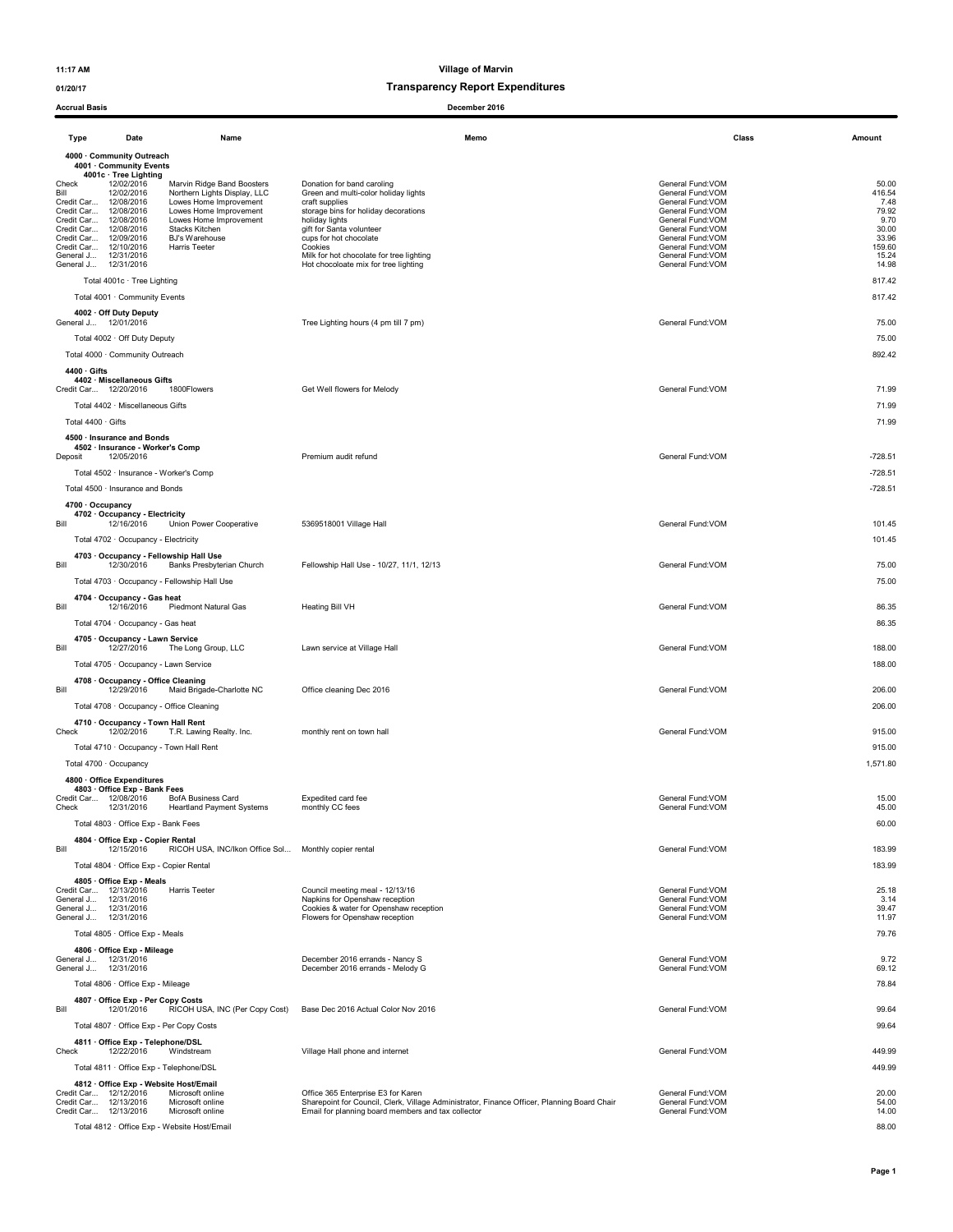### 01/20/17 Transparency Report Expenditures

| <b>Accrual Basis</b>   |                                                                                               |                                                                       | December 2016                                              |                                        |                         |
|------------------------|-----------------------------------------------------------------------------------------------|-----------------------------------------------------------------------|------------------------------------------------------------|----------------------------------------|-------------------------|
| Type                   | Date                                                                                          | Name                                                                  | Memo                                                       | Class                                  | Amount                  |
| Bill                   | 4813 Office Exp - Postage Mach Rental<br>12/06/2016                                           | FP Mailing Solutions<br>Total 4813 · Office Exp - Postage Mach Rental | Quarterly postage machine rental                           | General Fund: VOM                      | 73.08<br>73.08          |
|                        | 4814 · Off Exp-Accounting Adjustments<br>Liability A 12/30/2016                               |                                                                       |                                                            | General Fund:VOM                       | $-0.03$                 |
|                        |                                                                                               | Total 4814 · Off Exp-Accounting Adjustments                           |                                                            |                                        | $-0.03$                 |
|                        | Total 4800 · Office Expenditures                                                              |                                                                       |                                                            |                                        | 1,113.27                |
| Bill                   | 5000 · Professional Services<br>5001 · Prof Fees - Attorney<br>50010 · Retainer<br>12/31/2016 | Cox Law Firm, PLLC                                                    | Retainer - Dec 2016                                        | General Fund:VOM                       | 250.00                  |
|                        | Total 50010 · Retainer                                                                        |                                                                       |                                                            |                                        | 250.00                  |
| Bill                   | 50011 · On Call Services<br>12/31/2016                                                        | Cox Law Firm, PLLC                                                    | Time Entries - Dec (26 hours)                              | General Fund: VOM                      | 5,850.00                |
|                        | Total 50011 · On Call Services                                                                |                                                                       |                                                            |                                        | 5,850.00                |
|                        | Total 5001 · Prof Fees - Attorney                                                             |                                                                       |                                                            |                                        | 6,100.00                |
| Bill                   | 5004 · Prof Fees - Computer Consultant<br>12/08/2016                                          | Hour Computer Man                                                     | Onsite support                                             | General Fund:VOM                       | 150.00                  |
|                        |                                                                                               | Total 5004 · Prof Fees - Computer Consultant                          |                                                            |                                        | 150.00                  |
| Bill                   | 5006 · Planning/Zoning Consultant<br>12/29/2016                                               | Mary Shkut                                                            | Oct 17 - Dec 22, 2016                                      | General Fund: VOM                      | 6,300.00                |
|                        | Total 5006 · Planning/Zoning Consultant                                                       |                                                                       |                                                            |                                        | 6,300.00                |
|                        | Total 5000 · Professional Services                                                            |                                                                       |                                                            |                                        | 12,550.00               |
|                        | 5500 · Public Safety<br>5501 Other Public Safety                                              |                                                                       |                                                            |                                        |                         |
| Bill<br>Bill           | 12/02/2016<br>12/02/2016                                                                      | Jerry Chad Barbee<br>Willie Blackwell Jr                              | Traffic Marvin W/E 12-2-16<br>Traffic Marvin W/E 12-2-16   | General Fund: VOM<br>General Fund: VOM | 150.00<br>225.00        |
| Bill<br>Bill           | 12/02/2016<br>12/02/2016                                                                      | James Michael Maye<br>Darrell Morris                                  | Traffic Marvin W/E 12-2-16<br>Traffic Marvin W/E 12-2-16   | General Fund: VOM<br>General Fund: VOM | 75.00<br>75.00          |
| Bill                   | 12/02/2016                                                                                    | James Edward Murray                                                   | Traffic Marvin W/E 12-2-16                                 | General Fund: VOM                      | 75.00                   |
| Bill<br>Bill           | 12/02/2016<br>12/09/2016                                                                      | Jerry Dale Paxton, Jr.<br>Darrell Morris                              | Traffic Marvin W/E 12-2-16<br>Traffic Marvin W/E 12-9-16   | General Fund: VOM<br>General Fund: VOM | 75.00<br>75.00          |
| Bill<br>Bill           | 12/09/2016<br>12/09/2016                                                                      | Willie Blackwell Jr<br>Jerry Dale Paxton, Jr.                         | Traffic Marvin W/E 12-9-16<br>Traffic Marvin W/E 12-9-16   | General Fund: VOM<br>General Fund: VOM | 150.00<br>75.00         |
| Bill<br>Bill           | 12/09/2016<br>12/09/2016                                                                      | Jason Rumley<br>Patrick Tyson                                         | Traffic Marvin W/E 12-9-16<br>Traffic Marvin W/E 12-9-16   | General Fund: VOM<br>General Fund: VOM | 75.00<br>75.00          |
| Bill                   | 12/09/2016                                                                                    | Lia Fue Yang                                                          | Traffic Marvin W/E 12-9-16                                 | General Fund:VOM                       | 75.00                   |
| Bill<br>Bill           | 12/16/2016<br>12/16/2016                                                                      | Jerry Chad Barbee<br>Kacey Gregory Moore                              | Traffic Marvin W/E 12-16-16<br>Traffic Marvin W/E 12-16-16 | General Fund: VOM<br>General Fund: VOM | 75.00<br>75.00          |
| Bill<br>Bill           | 12/16/2016<br>12/16/2016                                                                      | Jerry Dale Paxton, Jr.<br>Jason Rumley                                | Traffic Marvin W/E 12-16-16<br>Traffic Marvin W/E 12-16-16 | General Fund:VOM<br>General Fund: VOM  | 75.00<br>75.00          |
| Bill<br>Bill           | 12/16/2016                                                                                    | Joshua Boyd Rushing                                                   | Traffic Marvin W/E 12-16-16                                | General Fund: VOM                      | 75.00<br>75.00          |
| Bill                   | 12/16/2016<br>12/23/2016                                                                      | Lia Fue Yang<br>Jerry Chad Barbee                                     | Traffic Marvin W/E 12-16-16<br>Traffic Marvin W/E 12-23-16 | General Fund: VOM<br>General Fund: VOM | 75.00                   |
| Bill<br>Bill           | 12/23/2016<br>12/23/2016                                                                      | James Michael Maye<br>Jason Rumley                                    | Traffic Marvin W/E 12-23-16<br>Traffic Marvin W/E 12-23-16 | General Fund:VOM<br>General Fund:VOM   | 75.00<br>150.00         |
|                        | Total 5501 · Other Public Safety                                                              |                                                                       |                                                            |                                        | 1,950.00                |
|                        | Total 5500 · Public Safety                                                                    |                                                                       |                                                            |                                        | 1,950.00                |
|                        | 6000 · Salaries & Related Expenditures<br>6001 · Gross Wages                                  |                                                                       |                                                            |                                        |                         |
| Paycheck               | 6002 · Tax Collector<br>12/15/2016                                                            | Nancy A. Schneeberger                                                 | <b>Direct Deposit</b>                                      | General Fund:VOM                       | 696.00                  |
| Paycheck               | 12/30/2016<br>Total 6002 · Tax Collector                                                      | Nancy A. Schneeberger                                                 | <b>Direct Deposit</b>                                      | General Fund: VOM                      | 600.00<br>1,296.00      |
|                        | 6003 · Village Administrator/Senior Pl                                                        |                                                                       |                                                            |                                        |                         |
| Paycheck<br>Paycheck   | 12/15/2016<br>12/15/2016                                                                      | Lisa M. Thompson<br>Lisa M. Thompson                                  | Direct Deposit<br><b>Direct Deposit</b>                    | General Fund: VOM<br>General Fund:VOM  | 1,313.20<br>3,939.60    |
|                        |                                                                                               | Total 6003 · Village Administrator/Senior Pl                          |                                                            |                                        | 5,252.80                |
|                        | $6004 \cdot$ Clerk                                                                            |                                                                       |                                                            |                                        |                         |
| Paycheck<br>Paycheck   | 12/15/2016<br>12/30/2016                                                                      | Melody A. Graham<br>Melody A. Graham                                  | <b>Direct Deposit</b><br><b>Direct Deposit</b>             | General Fund:VOM<br>General Fund:VOM   | 2,575.00<br>2,950.00    |
|                        | Total 6004 · Clerk                                                                            |                                                                       |                                                            |                                        | 5,525.00                |
|                        | 6005 · Finance Officer                                                                        |                                                                       |                                                            |                                        |                         |
| Paycheck<br>Paycheck   | 12/15/2016<br>12/30/2016                                                                      | Christine A Robertson<br>Christine A Robertson                        | <b>Direct Deposit</b><br><b>Direct Deposit</b>             | General Fund:VOM<br>General Fund:VOM   | 904.00<br>872.00        |
|                        | Total 6005 · Finance Officer                                                                  |                                                                       |                                                            |                                        | 1,776.00                |
| Paycheck               | 6007 · Assistant/Deputy Clerk<br>12/15/2016                                                   | Karen E Dewey                                                         | <b>Direct Deposit</b>                                      | General Fund:VOM                       | 616.00                  |
| Paycheck               | 12/30/2016                                                                                    | Karen E Dewey                                                         | <b>Direct Deposit</b>                                      | General Fund:VOM                       | 816.00                  |
|                        | Total 6007 · Assistant/Deputy Clerk                                                           |                                                                       |                                                            |                                        | 1,432.00                |
|                        | Total 6001 · Gross Wages                                                                      |                                                                       |                                                            |                                        | 15,281.80               |
|                        | 6080 · Fringe Benefits<br>6083 · Payroll - Health/Life Insurance                              |                                                                       |                                                            |                                        |                         |
| Bill                   | 12/01/2016                                                                                    | Municipal Insurance Trust of NC                                       | monthly health insurance full time staff - December        | General Fund: VOM                      | 714.00                  |
|                        |                                                                                               | Total 6083 · Payroll - Health/Life Insurance                          |                                                            |                                        | 714.00                  |
| Paycheck               | 6084 · Payroll - Retirement Exp<br>12/15/2016                                                 | Lisa M. Thompson                                                      | <b>Direct Deposit</b>                                      | General Fund:VOM                       | 380.83                  |
| Paycheck<br>Paycheck   | 12/15/2016<br>12/30/2016                                                                      | Melody A. Graham<br>Melody A. Graham                                  | <b>Direct Deposit</b><br><b>Direct Deposit</b>             | General Fund:VOM<br>General Fund:VOM   | 186.69<br>213.88        |
| General J<br>General J | 12/31/2016<br>12/31/2016                                                                      |                                                                       | To transfer to VOM class<br>To transfer to VOM class       | General Fund:VOM                       | 1,310.67<br>$-1,310.67$ |
|                        | Total 6084 · Payroll - Retirement Exp                                                         |                                                                       |                                                            |                                        | 781.40                  |
|                        | Total 6080 · Fringe Benefits                                                                  |                                                                       |                                                            |                                        | 1,495.40                |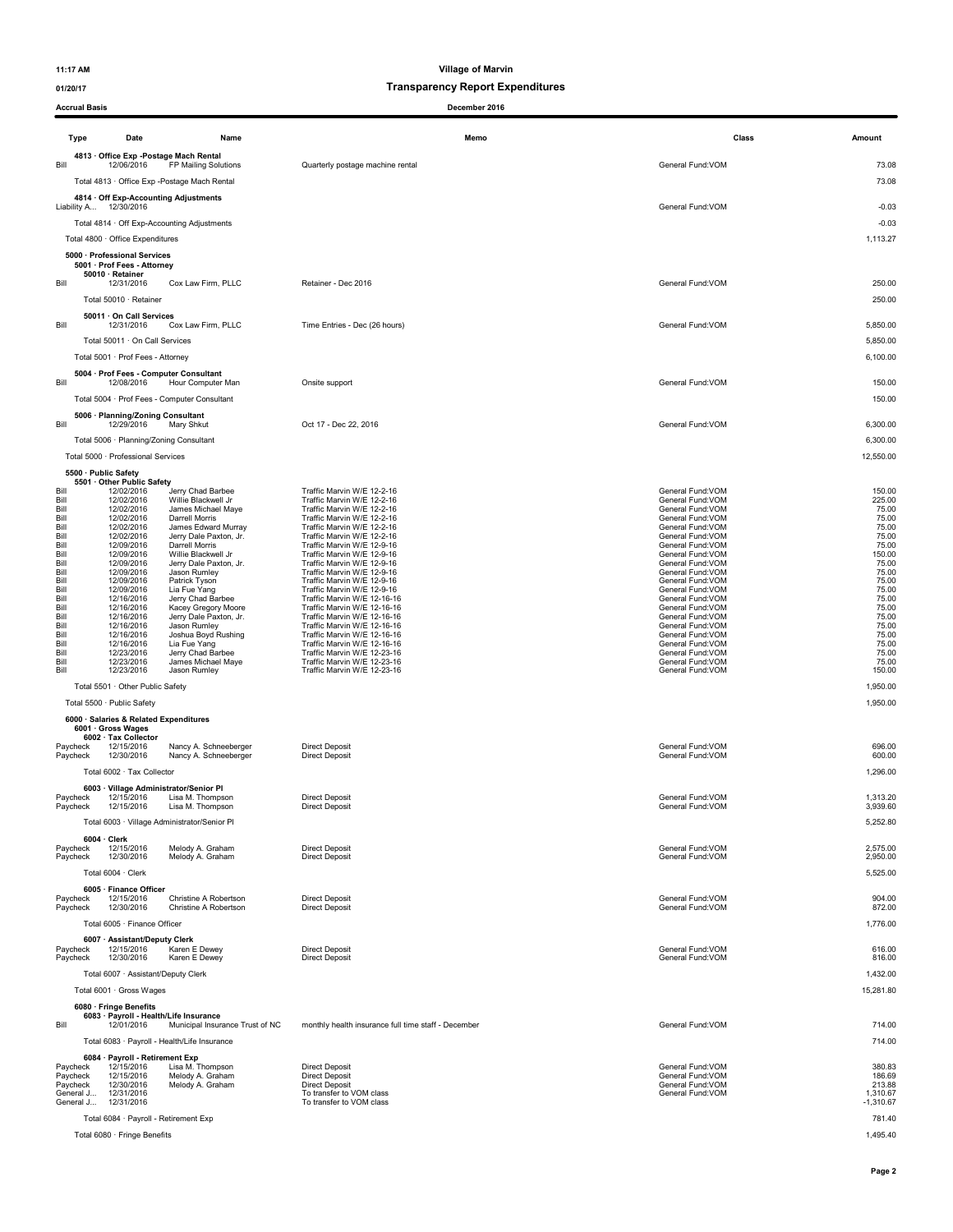01/20/17 Transparency Report Expenditures

| <b>Accrual Basis</b>                                                                                                                                                                                           |                                                                                                                                                                                                                                                                                                             |                                                                                                                                                                                                                                                                                                                                                                          | December 2016                                                                                                                                                                                                                                                                                                                                                                                                                                                                    |                                                                                                                                                                                                                                                                                                                                                                                                                                       |                                                                                                                                        |
|----------------------------------------------------------------------------------------------------------------------------------------------------------------------------------------------------------------|-------------------------------------------------------------------------------------------------------------------------------------------------------------------------------------------------------------------------------------------------------------------------------------------------------------|--------------------------------------------------------------------------------------------------------------------------------------------------------------------------------------------------------------------------------------------------------------------------------------------------------------------------------------------------------------------------|----------------------------------------------------------------------------------------------------------------------------------------------------------------------------------------------------------------------------------------------------------------------------------------------------------------------------------------------------------------------------------------------------------------------------------------------------------------------------------|---------------------------------------------------------------------------------------------------------------------------------------------------------------------------------------------------------------------------------------------------------------------------------------------------------------------------------------------------------------------------------------------------------------------------------------|----------------------------------------------------------------------------------------------------------------------------------------|
| Type                                                                                                                                                                                                           | Date                                                                                                                                                                                                                                                                                                        | Name                                                                                                                                                                                                                                                                                                                                                                     | Memo                                                                                                                                                                                                                                                                                                                                                                                                                                                                             | Class                                                                                                                                                                                                                                                                                                                                                                                                                                 | Amount                                                                                                                                 |
|                                                                                                                                                                                                                | 6090 · Payroll Tax<br>6091 · FICA/941 (Town match)                                                                                                                                                                                                                                                          |                                                                                                                                                                                                                                                                                                                                                                          |                                                                                                                                                                                                                                                                                                                                                                                                                                                                                  |                                                                                                                                                                                                                                                                                                                                                                                                                                       |                                                                                                                                        |
| Pavcheck<br>Paycheck<br>Paycheck<br>Paycheck<br>Paycheck<br>Paycheck<br>Paycheck<br>Paycheck<br>Paycheck                                                                                                       | 12/15/2016<br>12/15/2016<br>12/15/2016<br>12/15/2016<br>12/15/2016<br>12/15/2016<br>12/15/2016<br>12/15/2016<br>12/15/2016                                                                                                                                                                                  | Christine A Robertson<br>Christine A Robertson<br>Derek R Durst<br>Derek R Durst<br>Karen E Dewey<br>Karen E Dewey<br>Lisa M. Thompson<br>Lisa M. Thompson<br>Melody A. Graham                                                                                                                                                                                           | <b>Direct Deposit</b><br><b>Direct Deposit</b><br><b>Direct Deposit</b><br><b>Direct Deposit</b><br><b>Direct Deposit</b><br><b>Direct Deposit</b><br><b>Direct Deposit</b><br><b>Direct Deposit</b><br><b>Direct Deposit</b>                                                                                                                                                                                                                                                    | General Fund: VOM<br>General Fund:VOM<br>General Fund: Park Operations<br>General Fund: Park Operations<br>General Fund: VOM<br>General Fund: VOM<br>General Fund: VOM<br>General Fund: VOM<br>General Fund:VOM                                                                                                                                                                                                                       | 56.05<br>13.11<br>13.95<br>3.26<br>38.19<br>8.93<br>325.68<br>76.16<br>154.01                                                          |
| Paycheck<br>Paycheck<br>Paycheck<br>Paycheck<br>Paycheck<br>Paycheck<br>Paycheck<br>Paycheck<br>Paycheck<br>Paycheck<br>Paycheck<br>Paycheck                                                                   | 12/15/2016<br>12/15/2016<br>12/15/2016<br>12/15/2016<br>12/15/2016<br>12/15/2016<br>12/15/2016<br>12/30/2016<br>12/30/2016<br>12/30/2016<br>12/30/2016<br>12/30/2016                                                                                                                                        | Melody A. Graham<br>Nancy A. Schneeberger<br>Nancy A. Schneeberger<br>Nicholas R Muti<br>Nicholas R Muti<br>Willis E. Helms<br>Willis E. Helms<br>Brian W. Beaty<br>Brian W. Beaty<br>Joseph E. Pollino Jr.<br>Joseph E. Pollino Jr.<br>Nicholas R. Dispenziere                                                                                                          | <b>Direct Deposit</b><br><b>Direct Deposit</b><br><b>Direct Deposit</b><br><b>Direct Deposit</b><br><b>Direct Deposit</b><br><b>Direct Deposit</b><br><b>Direct Deposit</b><br><b>Direct Deposit</b><br><b>Direct Deposit</b><br><b>Direct Deposit</b><br><b>Direct Deposit</b><br><b>Direct Deposit</b>                                                                                                                                                                         | General Fund:VOM<br>General Fund: VOM<br>General Fund:VOM<br>General Fund: Park Operations<br>General Fund: Park Operations<br>General Fund: Park Operations<br>General Fund: Park Operations<br>General Fund: VOM<br>General Fund: VOM<br>General Fund: VOM<br>General Fund: VOM<br>General Fund: VOM                                                                                                                                | 36.02<br>43.15<br>10.09<br>23.43<br>5.48<br>16.63<br>3.89<br>27.90<br>6.52<br>31.00<br>7.25<br>24.80                                   |
| Paycheck<br>Paycheck<br>Paycheck<br>Paycheck<br>Paycheck<br>Paycheck<br>Paycheck<br>Paycheck<br>Paycheck<br>Paycheck<br>Paycheck<br>Paycheck<br>Paycheck<br>Paycheck                                           | 12/30/2016<br>12/30/2016<br>12/30/2016<br>12/30/2016<br>12/30/2016<br>12/30/2016<br>12/30/2016<br>12/30/2016<br>12/30/2016<br>12/30/2016<br>12/30/2016<br>12/30/2016<br>12/30/2016<br>12/30/2016                                                                                                            | Nicholas R. Dispenziere<br>Robert E Epps<br>Robert E Epps<br>Ronald J. Salimao<br>Ronald J. Salimao<br>Christine A Robertson<br>Christine A Robertson<br>Derek R Durst<br>Derek R Durst<br>Karen E Dewey<br>Karen E Dewey<br>Melody A. Graham<br>Melody A. Graham<br>Nancy A. Schneeberger                                                                               | <b>Direct Deposit</b><br><b>Direct Deposit</b><br><b>Direct Deposit</b><br><b>Direct Deposit</b><br><b>Direct Deposit</b><br><b>Direct Deposit</b><br><b>Direct Deposit</b><br><b>Direct Deposit</b><br><b>Direct Deposit</b><br><b>Direct Deposit</b><br><b>Direct Deposit</b><br><b>Direct Deposit</b><br><b>Direct Deposit</b><br><b>Direct Deposit</b>                                                                                                                       | General Fund:VOM<br>General Fund:VOM<br>General Fund:VOM<br>General Fund:VOM<br>General Fund:VOM<br>General Fund:VOM<br>General Fund: VOM<br>General Fund: Park Operations<br>General Fund: Park Operations<br>General Fund: VOM<br>General Fund: VOM<br>General Fund:VOM<br>General Fund:VOM<br>General Fund:VOM                                                                                                                     | 5.80<br>24.80<br>5.80<br>24.80<br>5.80<br>54.06<br>12.64<br>10.42<br>2.43<br>50.60<br>11.83<br>177.26<br>41.46<br>37.20                |
| Paycheck<br>Paycheck<br>Paycheck<br>Paycheck<br>Paycheck                                                                                                                                                       | 12/30/2016<br>12/30/2016<br>12/30/2016<br>12/30/2016<br>12/30/2016<br>Total 6091 · FICA/941 (Town match)<br>Total 6090 · Payroll Tax                                                                                                                                                                        | Nancy A. Schneeberger<br>Nicholas R Muti<br>Nicholas R Muti<br>Willis E. Helms<br>Willis E. Helms                                                                                                                                                                                                                                                                        | <b>Direct Deposit</b><br><b>Direct Deposit</b><br><b>Direct Deposit</b><br><b>Direct Deposit</b><br><b>Direct Deposit</b>                                                                                                                                                                                                                                                                                                                                                        | General Fund:VOM<br>General Fund: Park Operations<br>General Fund: Park Operations<br>General Fund: Park Operations<br>General Fund: Park Operations                                                                                                                                                                                                                                                                                  | 8.70<br>17.16<br>4.01<br>21.36<br>5.00<br>1,446.63<br>1,446.63                                                                         |
| Liability C<br>Paycheck<br>Paycheck<br>Paycheck<br>Paycheck<br>Paycheck<br>Paycheck<br>Paycheck<br>Paycheck<br>Liability C<br>Paycheck<br>Paycheck<br>Paycheck<br>Paycheck<br>Paycheck<br>Paycheck<br>Paycheck | 6100 Other Payroll Expenditures<br>6102 · Direct Deposit Fees<br>12/14/2016<br>12/15/2016<br>12/15/2016<br>12/15/2016<br>12/15/2016<br>12/15/2016<br>12/15/2016<br>12/15/2016<br>12/15/2016<br>12/29/2016<br>12/30/2016<br>12/30/2016<br>12/30/2016<br>12/30/2016<br>12/30/2016<br>12/30/2016<br>12/30/2016 | QuickBooks Payroll Service<br>Christine A Robertson<br>Derek R Durst<br>Karen E Dewey<br>Lisa M. Thompson<br>Melody A. Graham<br>Nancy A. Schneeberger<br>Nicholas R Muti<br>Willis E. Helms<br>QuickBooks Payroll Service<br>Christine A Robertson<br>Derek R Durst<br>Karen E Dewey<br>Melody A. Graham<br>Nancy A. Schneeberger<br>Nicholas R Muti<br>Willis E. Helms | Fee for 8 direct deposit(s) at \$1.75 each<br><b>Direct Deposit</b><br><b>Direct Deposit</b><br><b>Direct Deposit</b><br><b>Direct Deposit</b><br><b>Direct Deposit</b><br><b>Direct Deposit</b><br><b>Direct Deposit</b><br><b>Direct Deposit</b><br>Fee for 12 direct deposit(s) at \$1.75 each<br><b>Direct Deposit</b><br><b>Direct Deposit</b><br><b>Direct Deposit</b><br><b>Direct Deposit</b><br><b>Direct Deposit</b><br><b>Direct Deposit</b><br><b>Direct Deposit</b> | General Fund: VOM<br>General Fund:VOM<br>General Fund: Park Operations<br>General Fund: VOM<br>General Fund: VOM<br>General Fund:VOM<br>General Fund:VOM<br>General Fund: Park Operations<br>General Fund: Park Operations<br>General Fund:VOM<br>General Fund: VOM<br>General Fund: Park Operations<br>General Fund: VOM<br>General Fund: VOM<br>General Fund: VOM<br>General Fund: Park Operations<br>General Fund: Park Operations | 14.00<br>0.00<br>0.00<br>0.00<br>0.00<br>0.00<br>0.00<br>0.00<br>0.00<br>21.00<br>0.00<br>0.00<br>0.00<br>0.00<br>0.00<br>0.00<br>0.00 |
|                                                                                                                                                                                                                | Total 6102 · Direct Deposit Fees<br>Total 6100 · Other Payroll Expenditures                                                                                                                                                                                                                                 |                                                                                                                                                                                                                                                                                                                                                                          |                                                                                                                                                                                                                                                                                                                                                                                                                                                                                  |                                                                                                                                                                                                                                                                                                                                                                                                                                       | 35.00<br>35.00                                                                                                                         |
|                                                                                                                                                                                                                | Total 6000 · Salaries & Related Expenditures<br>6050 · Stipends                                                                                                                                                                                                                                             |                                                                                                                                                                                                                                                                                                                                                                          |                                                                                                                                                                                                                                                                                                                                                                                                                                                                                  |                                                                                                                                                                                                                                                                                                                                                                                                                                       | 18,258.83                                                                                                                              |
| Paycheck<br>Paycheck<br>Paycheck                                                                                                                                                                               | 6051 · Council<br>12/30/2016<br>12/30/2016<br>12/30/2016                                                                                                                                                                                                                                                    | Nicholas R. Dispenziere<br>Robert E Epps<br>Ronald J. Salimao                                                                                                                                                                                                                                                                                                            | <b>Direct Deposit</b><br><b>Direct Deposit</b><br><b>Direct Deposit</b>                                                                                                                                                                                                                                                                                                                                                                                                          | General Fund:VOM<br>General Fund: VOM<br>General Fund: VOM                                                                                                                                                                                                                                                                                                                                                                            | 400.00<br>400.00<br>400.00                                                                                                             |
|                                                                                                                                                                                                                | Total 6051 · Council                                                                                                                                                                                                                                                                                        |                                                                                                                                                                                                                                                                                                                                                                          |                                                                                                                                                                                                                                                                                                                                                                                                                                                                                  |                                                                                                                                                                                                                                                                                                                                                                                                                                       | 1,200.00                                                                                                                               |
| Paycheck                                                                                                                                                                                                       | $6052 \cdot$ Mayor<br>12/30/2016<br>Total 6052 · Mayor                                                                                                                                                                                                                                                      | Joseph E. Pollino Jr.                                                                                                                                                                                                                                                                                                                                                    | <b>Direct Deposit</b>                                                                                                                                                                                                                                                                                                                                                                                                                                                            | General Fund: VOM                                                                                                                                                                                                                                                                                                                                                                                                                     | 500.00<br>500.00                                                                                                                       |
| Paycheck                                                                                                                                                                                                       | 6053 · Mayor Pro Tem<br>12/30/2016                                                                                                                                                                                                                                                                          | Brian W. Beaty                                                                                                                                                                                                                                                                                                                                                           | <b>Direct Deposit</b>                                                                                                                                                                                                                                                                                                                                                                                                                                                            | General Fund: VOM                                                                                                                                                                                                                                                                                                                                                                                                                     | 450.00                                                                                                                                 |
|                                                                                                                                                                                                                | Total 6053 · Mayor Pro Tem                                                                                                                                                                                                                                                                                  |                                                                                                                                                                                                                                                                                                                                                                          |                                                                                                                                                                                                                                                                                                                                                                                                                                                                                  |                                                                                                                                                                                                                                                                                                                                                                                                                                       | 450.00                                                                                                                                 |

Total 6050 · Stipends 2,150.00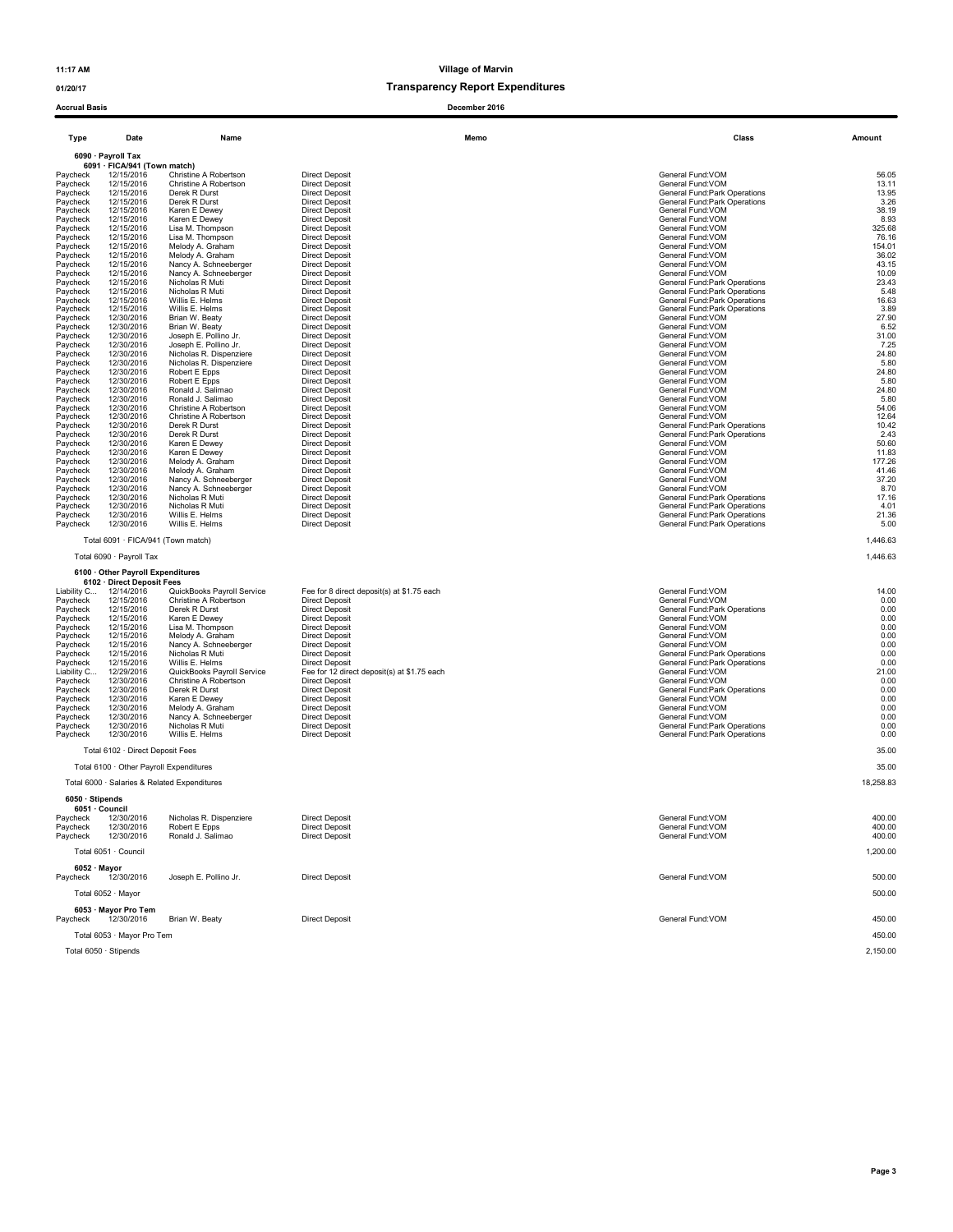01/20/17 Transparency Report Expenditures

| <b>Accrual Basis</b>                                                                                                                                           |                                                                                                                                                                                                                                                                                                                                                            |                                                                                                                                                                                        | December 2016                                                                                                                                                                                                                                                                                                                                                                                                                                                                                                                                                                                                                                                                                                                                                                                                                                                                                                                                                                                                                                                                                                                                                                                                                                                                                                                                                                                                                                                                                                                                                                                                                                          |                                                                                                                                                                                                                                                                                                                                                                                                                                                                                                                                                                                                                                                                                                                                                                                                                    |                                                                                                                                                                                                                        |
|----------------------------------------------------------------------------------------------------------------------------------------------------------------|------------------------------------------------------------------------------------------------------------------------------------------------------------------------------------------------------------------------------------------------------------------------------------------------------------------------------------------------------------|----------------------------------------------------------------------------------------------------------------------------------------------------------------------------------------|--------------------------------------------------------------------------------------------------------------------------------------------------------------------------------------------------------------------------------------------------------------------------------------------------------------------------------------------------------------------------------------------------------------------------------------------------------------------------------------------------------------------------------------------------------------------------------------------------------------------------------------------------------------------------------------------------------------------------------------------------------------------------------------------------------------------------------------------------------------------------------------------------------------------------------------------------------------------------------------------------------------------------------------------------------------------------------------------------------------------------------------------------------------------------------------------------------------------------------------------------------------------------------------------------------------------------------------------------------------------------------------------------------------------------------------------------------------------------------------------------------------------------------------------------------------------------------------------------------------------------------------------------------|--------------------------------------------------------------------------------------------------------------------------------------------------------------------------------------------------------------------------------------------------------------------------------------------------------------------------------------------------------------------------------------------------------------------------------------------------------------------------------------------------------------------------------------------------------------------------------------------------------------------------------------------------------------------------------------------------------------------------------------------------------------------------------------------------------------------|------------------------------------------------------------------------------------------------------------------------------------------------------------------------------------------------------------------------|
| <b>Type</b>                                                                                                                                                    | Date                                                                                                                                                                                                                                                                                                                                                       | Name                                                                                                                                                                                   | Memo                                                                                                                                                                                                                                                                                                                                                                                                                                                                                                                                                                                                                                                                                                                                                                                                                                                                                                                                                                                                                                                                                                                                                                                                                                                                                                                                                                                                                                                                                                                                                                                                                                                   | Class                                                                                                                                                                                                                                                                                                                                                                                                                                                                                                                                                                                                                                                                                                                                                                                                              | Amount                                                                                                                                                                                                                 |
| Bill<br>Bill<br>Bill<br>Bill<br>Bill<br>Bill<br>Bill<br>Bill<br>Bill<br>Bill<br>Bill<br>Bill<br>Invoice<br>Invoice<br>Invoice<br>Invoice<br>Invoice<br>Invoice | 6500 · Zoning Expenditures<br>6502 · Zoning - Engineering<br>12/27/2016<br>12/27/2016<br>12/27/2016<br>12/27/2016<br>12/27/2016<br>12/27/2016<br>12/27/2016<br>12/27/2016<br>12/27/2016<br>12/27/2016<br>12/27/2016<br>12/27/2016<br>12/31/2016<br>12/31/2016<br>12/31/2016<br>12/31/2016<br>12/31/2016<br>12/31/2016<br>Total 6502 · Zoning - Engineering | True Homes<br>True Homes<br><b>Regency Centers</b><br>Epcon Communities Carolinas, L<br>Carolina Development Services,<br>Summit Land Services, PC                                     | A. Morton Thomas & Associates,  Engineering - The Preserve Oct 26 to Dec 27, 2016<br>A. Morton Thomas & Associates,  Engineering - Woodcliff Oct 26 to Dec 27, 2016<br>A. Morton Thomas & Associates,  Engineering - Tullamore Oct 26 to Dec 27, 2016<br>A. Morton Thomas & Associates,  Engineering - Belle Grove Oct 26 to Dec 27, 2016<br>A. Morton Thomas & Associates,  Engineering - Wyndmoor Oct 26 to Dec 27, 2016<br>A. Morton Thomas & Associates,  Engineering - Amber Meadows Oct 26 to Dec 27, 2016<br>A. Morton Thomas & Associates,  Engineering - Marvin Gardens Oct 26 to Dec 27, 2016<br>A. Morton Thomas & Associates,  Engineering - Courtyards at Marvin Oct 26 to Dec 27, 2016<br>A. Morton Thomas & Associates,  Engineering - BroadmoorOct 26 to Dec 27, 2016<br>A. Morton Thomas & Associates,  Engineering - VOM Oct 26 to Dec 27, 2016<br>A. Morton Thomas & Associates,  Engineering - Three Pond Acres Oct 26 to Dec 27, 2016<br>A. Morton Thomas & Associates,  Engineering - Cost Estimating, Pavement Condition, Other Oct 26 to Dec 27, 2016<br>Engineer Consultation - Woodcliff; meeting and site inspection - November 2016<br>Engineer Consultation - Woodcliff; bond reduction review and site meetings about outstanding iss<br>Engineer Consultation - Marvin Gardens; discussion at council meeting October 2016<br>Engineer Consultation - Courtyards at Marvin; Discussion about raised intersection with Mike Dav<br>Engineer Consultation - Broadmoor; meetings with property owner about concerns over storm dete<br>Engineer Consultation - Three Pond Acres; Design review; November and December 2016 | General Fund:Developers:Toll Brothers:The Pr<br>General Fund:Developers:True Homes:Woodc<br>General Fund:Developers:Pulte:Tullamore<br>General Fund:Developers:Ryan Homes:Belle<br>General Fund:Developers:Live Well/Sinacori:<br>General Fund:Developers:Pulte:Amber Meado<br>General Fund:Developers:Regency:Marvin Ga<br>General Fund:Developers:Epcon:Courtyards a<br>General Fund:Developers:Carolina Dev Servic<br>General Fund: VOM<br>General Fund:Developers:Casey Crawford / S<br>General Fund: Powell Bill: Engineering<br>General Fund:Developers:True Homes:Woodc<br>General Fund:Developers:True Homes:Woodc<br>General Fund:Developers:Regency:Marvin Ga<br>General Fund:Developers:Epcon:Courtyards a<br>General Fund:Developers:Carolina Dev Servic<br>General Fund:Developers:Casey Crawford / S | 1,229.46<br>1,376.76<br>562.50<br>300.00<br>112.50<br>187.50<br>472.50<br>810.00<br>135.00<br>345.00<br>9,387.50<br>540.00<br>$-150.00$<br>$-675.00$<br>$-472.50$<br>$-135.00$<br>$-135.00$<br>$-9,387.50$<br>4,503.72 |
| General J 12/31/2016                                                                                                                                           | 6503 · Zoning - Miscellaneous                                                                                                                                                                                                                                                                                                                              |                                                                                                                                                                                        | Record Marvin Gardens Ordinance                                                                                                                                                                                                                                                                                                                                                                                                                                                                                                                                                                                                                                                                                                                                                                                                                                                                                                                                                                                                                                                                                                                                                                                                                                                                                                                                                                                                                                                                                                                                                                                                                        | General Fund:Developers:Regency:Marvin Ga                                                                                                                                                                                                                                                                                                                                                                                                                                                                                                                                                                                                                                                                                                                                                                          | 26.00                                                                                                                                                                                                                  |
| Bill                                                                                                                                                           | Total 6503 · Zoning - Miscellaneous<br>6509 · Zoning - Public Hearing Notices<br>12/25/2016                                                                                                                                                                                                                                                                | Enquirer-Journal<br>Total 6509 · Zoning - Public Hearing Notices                                                                                                                       | Dec 13th Public Hearing                                                                                                                                                                                                                                                                                                                                                                                                                                                                                                                                                                                                                                                                                                                                                                                                                                                                                                                                                                                                                                                                                                                                                                                                                                                                                                                                                                                                                                                                                                                                                                                                                                | General Fund: VOM                                                                                                                                                                                                                                                                                                                                                                                                                                                                                                                                                                                                                                                                                                                                                                                                  | 26.00<br>104.48<br>104.48                                                                                                                                                                                              |
| 6600 · Debt Service<br>Bill                                                                                                                                    | Total 6500 · Zoning Expenditures<br>6601 · Mar-Efird park principal pymts<br>12/04/2016                                                                                                                                                                                                                                                                    | Bank of America NA<br>Total 6601 · Mar-Efird park principal pymts                                                                                                                      | Principal Payment for Marvin Efird Park Loan-Invoice #1610042506                                                                                                                                                                                                                                                                                                                                                                                                                                                                                                                                                                                                                                                                                                                                                                                                                                                                                                                                                                                                                                                                                                                                                                                                                                                                                                                                                                                                                                                                                                                                                                                       | General Fund:VOM                                                                                                                                                                                                                                                                                                                                                                                                                                                                                                                                                                                                                                                                                                                                                                                                   | 4,634.20<br>8,928.57<br>8,928.57                                                                                                                                                                                       |
| Bill                                                                                                                                                           | 6602 · Marvin-Efird Park Loan Interest<br>12/04/2016<br>Total 6600 · Debt Service                                                                                                                                                                                                                                                                          | Bank of America NA<br>Total 6602 · Marvin-Efird Park Loan Interest                                                                                                                     | Interest Payment for Marvin Efird Park Loan                                                                                                                                                                                                                                                                                                                                                                                                                                                                                                                                                                                                                                                                                                                                                                                                                                                                                                                                                                                                                                                                                                                                                                                                                                                                                                                                                                                                                                                                                                                                                                                                            | General Fund:VOM                                                                                                                                                                                                                                                                                                                                                                                                                                                                                                                                                                                                                                                                                                                                                                                                   | 302.46<br>302.46<br>9,231.03                                                                                                                                                                                           |
| Deposit<br>Deposit<br>General J                                                                                                                                | 6700 · Park Operations<br>6701 · Park Revenue<br>6706 · Non-Resident Parking<br>12/07/2016<br>12/29/2016<br>12/31/2016<br>Total 6706 · Non-Resident Parking                                                                                                                                                                                                |                                                                                                                                                                                        | Professional daily<br>Daily non-resident<br>Dec 2016 CC receipts                                                                                                                                                                                                                                                                                                                                                                                                                                                                                                                                                                                                                                                                                                                                                                                                                                                                                                                                                                                                                                                                                                                                                                                                                                                                                                                                                                                                                                                                                                                                                                                       | General Fund:Park Operations<br>General Fund: Park Operations<br>General Fund: Park Operations                                                                                                                                                                                                                                                                                                                                                                                                                                                                                                                                                                                                                                                                                                                     | $-20.00$<br>$-20.00$<br>$-70.00$<br>$-110.00$                                                                                                                                                                          |
|                                                                                                                                                                | Total 6701 · Park Revenue<br>6709 · Park Expenditures<br>6711 · Parttime Laborer                                                                                                                                                                                                                                                                           |                                                                                                                                                                                        |                                                                                                                                                                                                                                                                                                                                                                                                                                                                                                                                                                                                                                                                                                                                                                                                                                                                                                                                                                                                                                                                                                                                                                                                                                                                                                                                                                                                                                                                                                                                                                                                                                                        |                                                                                                                                                                                                                                                                                                                                                                                                                                                                                                                                                                                                                                                                                                                                                                                                                    | $-110.00$                                                                                                                                                                                                              |
| Paycheck<br>Paycheck<br>Paycheck<br>Paycheck<br>Paycheck<br>Paycheck<br>Paycheck<br>Paycheck<br>Paycheck<br>Paycheck                                           | 12/15/2016<br>12/15/2016<br>12/15/2016<br>12/15/2016<br>12/15/2016<br>12/30/2016<br>12/30/2016<br>12/30/2016<br>12/30/2016<br>12/30/2016                                                                                                                                                                                                                   | Derek R Durst<br>Nicholas R Muti<br>Nicholas R Muti<br>Willis E. Helms<br>Willis E. Helms<br>Derek R Durst<br>Nicholas R Muti<br>Nicholas R Muti<br>Willis E. Helms<br>Willis E. Helms | <b>Direct Deposit</b><br><b>Direct Deposit</b><br><b>Direct Deposit</b><br><b>Direct Deposit</b><br><b>Direct Deposit</b><br><b>Direct Deposit</b><br><b>Direct Deposit</b><br><b>Direct Deposit</b><br><b>Direct Deposit</b><br><b>Direct Deposit</b>                                                                                                                                                                                                                                                                                                                                                                                                                                                                                                                                                                                                                                                                                                                                                                                                                                                                                                                                                                                                                                                                                                                                                                                                                                                                                                                                                                                                 | General Fund:Park Operations<br>General Fund: Park Operations<br>General Fund: Park Operations<br>General Fund:Park Operations<br>General Fund:Park Operations<br>General Fund: Park Operations<br>General Fund: Park Operations<br>General Fund: Park Operations<br>General Fund:Park Operations<br>General Fund:Park Operations                                                                                                                                                                                                                                                                                                                                                                                                                                                                                  | 225.00<br>351.00<br>27.00<br>239.25<br>29.00<br>168.00<br>263.25<br>13.50<br>329.88<br>14.50                                                                                                                           |
|                                                                                                                                                                | Total 6711 · Parttime Laborer                                                                                                                                                                                                                                                                                                                              |                                                                                                                                                                                        |                                                                                                                                                                                                                                                                                                                                                                                                                                                                                                                                                                                                                                                                                                                                                                                                                                                                                                                                                                                                                                                                                                                                                                                                                                                                                                                                                                                                                                                                                                                                                                                                                                                        |                                                                                                                                                                                                                                                                                                                                                                                                                                                                                                                                                                                                                                                                                                                                                                                                                    | 1,660.38                                                                                                                                                                                                               |
| Check<br>Bill<br>Bill<br>Bill                                                                                                                                  | 6720 · Electricity, Gas & Water<br>12/07/2016<br>12/16/2016<br>12/16/2016<br>12/16/2016                                                                                                                                                                                                                                                                    | Union County Public Works<br>Union Power Cooperative<br>Union Power Cooperative<br>Union Power Cooperative                                                                             | Water usage 10/20/16 - 11/18/16<br>5369518008 Barn<br>5369518006 Bathroom<br>5369518010 Shed                                                                                                                                                                                                                                                                                                                                                                                                                                                                                                                                                                                                                                                                                                                                                                                                                                                                                                                                                                                                                                                                                                                                                                                                                                                                                                                                                                                                                                                                                                                                                           | <b>General Fund:Park Operations</b><br>General Fund: Park Operations<br>General Fund: Park Operations<br>General Fund:Park Operations                                                                                                                                                                                                                                                                                                                                                                                                                                                                                                                                                                                                                                                                              | 11.47<br>56.92<br>52.12<br>34.04                                                                                                                                                                                       |
|                                                                                                                                                                | Total 6720 · Electricity, Gas & Water<br>6735 · Maintenance Expenses                                                                                                                                                                                                                                                                                       |                                                                                                                                                                                        |                                                                                                                                                                                                                                                                                                                                                                                                                                                                                                                                                                                                                                                                                                                                                                                                                                                                                                                                                                                                                                                                                                                                                                                                                                                                                                                                                                                                                                                                                                                                                                                                                                                        |                                                                                                                                                                                                                                                                                                                                                                                                                                                                                                                                                                                                                                                                                                                                                                                                                    | 154.55                                                                                                                                                                                                                 |
| Bill<br>Bill                                                                                                                                                   | 6738 · Contracted Lawn Care<br>12/01/2016<br>12/14/2016                                                                                                                                                                                                                                                                                                    | Smith Grounds Management<br>Smith Grounds Management                                                                                                                                   | monthly park grounds maintenance<br>Bush Hog on 12/8                                                                                                                                                                                                                                                                                                                                                                                                                                                                                                                                                                                                                                                                                                                                                                                                                                                                                                                                                                                                                                                                                                                                                                                                                                                                                                                                                                                                                                                                                                                                                                                                   | General Fund:Park Operations<br>General Fund: Park Operations                                                                                                                                                                                                                                                                                                                                                                                                                                                                                                                                                                                                                                                                                                                                                      | 1,725.00<br>720.00                                                                                                                                                                                                     |
|                                                                                                                                                                | Total 6738 · Contracted Lawn Care<br>$6742 \cdot$ Supplies                                                                                                                                                                                                                                                                                                 |                                                                                                                                                                                        |                                                                                                                                                                                                                                                                                                                                                                                                                                                                                                                                                                                                                                                                                                                                                                                                                                                                                                                                                                                                                                                                                                                                                                                                                                                                                                                                                                                                                                                                                                                                                                                                                                                        |                                                                                                                                                                                                                                                                                                                                                                                                                                                                                                                                                                                                                                                                                                                                                                                                                    | 2,445.00                                                                                                                                                                                                               |
| Credit Car 12/10/2016<br>Credit Car 12/13/2016<br>Credit Car 12/13/2016<br>General J 12/31/2016                                                                |                                                                                                                                                                                                                                                                                                                                                            | Lowes Home Improvement<br>Lowes Home Improvement<br>Waxhaw Ace Hardware                                                                                                                | water, decorations<br>park supplies<br>oil cap<br>Cornhole Bags for MEP                                                                                                                                                                                                                                                                                                                                                                                                                                                                                                                                                                                                                                                                                                                                                                                                                                                                                                                                                                                                                                                                                                                                                                                                                                                                                                                                                                                                                                                                                                                                                                                | General Fund:Park Operations<br>General Fund: Park Operations<br>General Fund: Park Operations<br>General Fund: Park Operations                                                                                                                                                                                                                                                                                                                                                                                                                                                                                                                                                                                                                                                                                    | 39.46<br>44.94<br>6.95<br>39.98                                                                                                                                                                                        |
|                                                                                                                                                                | Total 6742 · Supplies                                                                                                                                                                                                                                                                                                                                      | 6744 · Vehic, Equip repair Gas & Maint                                                                                                                                                 |                                                                                                                                                                                                                                                                                                                                                                                                                                                                                                                                                                                                                                                                                                                                                                                                                                                                                                                                                                                                                                                                                                                                                                                                                                                                                                                                                                                                                                                                                                                                                                                                                                                        |                                                                                                                                                                                                                                                                                                                                                                                                                                                                                                                                                                                                                                                                                                                                                                                                                    | 131.33                                                                                                                                                                                                                 |
| Credit Car 12/01/2016<br>Credit Car 12/01/2016                                                                                                                 |                                                                                                                                                                                                                                                                                                                                                            | Quiktrip<br>Quiktrip                                                                                                                                                                   | gas for equipment<br>gas for equipment                                                                                                                                                                                                                                                                                                                                                                                                                                                                                                                                                                                                                                                                                                                                                                                                                                                                                                                                                                                                                                                                                                                                                                                                                                                                                                                                                                                                                                                                                                                                                                                                                 | General Fund:Park Operations<br>General Fund: Park Operations                                                                                                                                                                                                                                                                                                                                                                                                                                                                                                                                                                                                                                                                                                                                                      | 6.55<br>34.10                                                                                                                                                                                                          |
|                                                                                                                                                                | Total 6735 · Maintenance Expenses                                                                                                                                                                                                                                                                                                                          | Total 6744 · Vehic, Equip repair Gas & Maint                                                                                                                                           |                                                                                                                                                                                                                                                                                                                                                                                                                                                                                                                                                                                                                                                                                                                                                                                                                                                                                                                                                                                                                                                                                                                                                                                                                                                                                                                                                                                                                                                                                                                                                                                                                                                        |                                                                                                                                                                                                                                                                                                                                                                                                                                                                                                                                                                                                                                                                                                                                                                                                                    | 40.65<br>2,616.98                                                                                                                                                                                                      |
|                                                                                                                                                                | Total 6709 · Park Expenditures                                                                                                                                                                                                                                                                                                                             |                                                                                                                                                                                        |                                                                                                                                                                                                                                                                                                                                                                                                                                                                                                                                                                                                                                                                                                                                                                                                                                                                                                                                                                                                                                                                                                                                                                                                                                                                                                                                                                                                                                                                                                                                                                                                                                                        |                                                                                                                                                                                                                                                                                                                                                                                                                                                                                                                                                                                                                                                                                                                                                                                                                    | 4,431.91                                                                                                                                                                                                               |
|                                                                                                                                                                | Total 6700 · Park Operations                                                                                                                                                                                                                                                                                                                               |                                                                                                                                                                                        |                                                                                                                                                                                                                                                                                                                                                                                                                                                                                                                                                                                                                                                                                                                                                                                                                                                                                                                                                                                                                                                                                                                                                                                                                                                                                                                                                                                                                                                                                                                                                                                                                                                        |                                                                                                                                                                                                                                                                                                                                                                                                                                                                                                                                                                                                                                                                                                                                                                                                                    | 4,321.91                                                                                                                                                                                                               |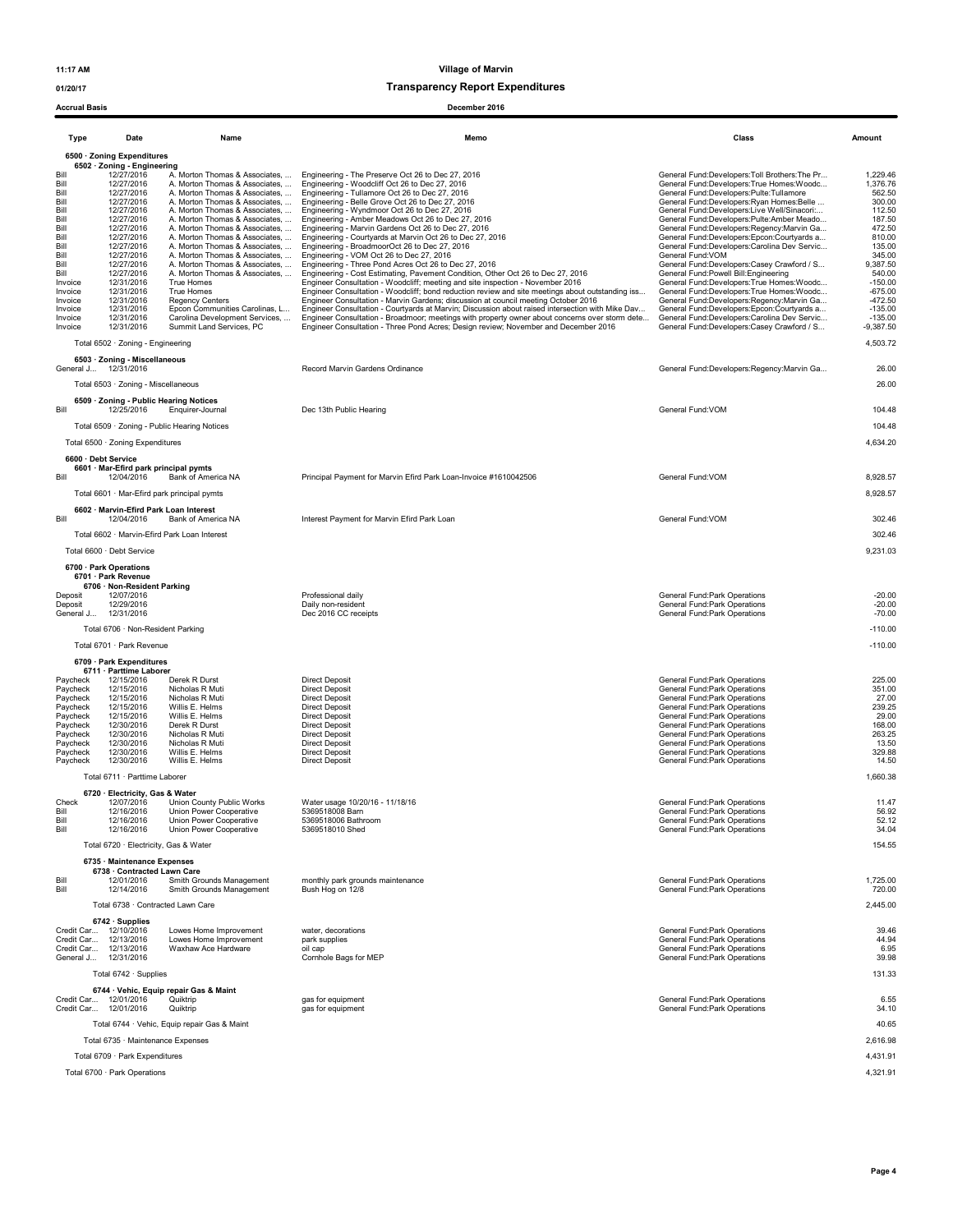### 01/20/17 Transparency Report Expenditures

### Accrual Basis December 2016

| Type | Date                                                                                     | Name                 | Memo                                             | Class                               | Amount   |
|------|------------------------------------------------------------------------------------------|----------------------|--------------------------------------------------|-------------------------------------|----------|
| Bill | 90000 · Capital Projects Fund FY17<br>90100 · CP - Architect / Engineering<br>12/02/2016 | ESP Associates, P.A. | Construction Documents (Nov 1 thru Nov 27, 2016) | Capital Projects Fund: Village Hall | 3,465.00 |
|      | Total 90100 · CP - Architect / Engineering                                               |                      |                                                  |                                     | 3,465.00 |
|      | Total 90000 · Capital Projects Fund FY17                                                 |                      |                                                  |                                     | 3,465.00 |

TOTAL 59,481.94